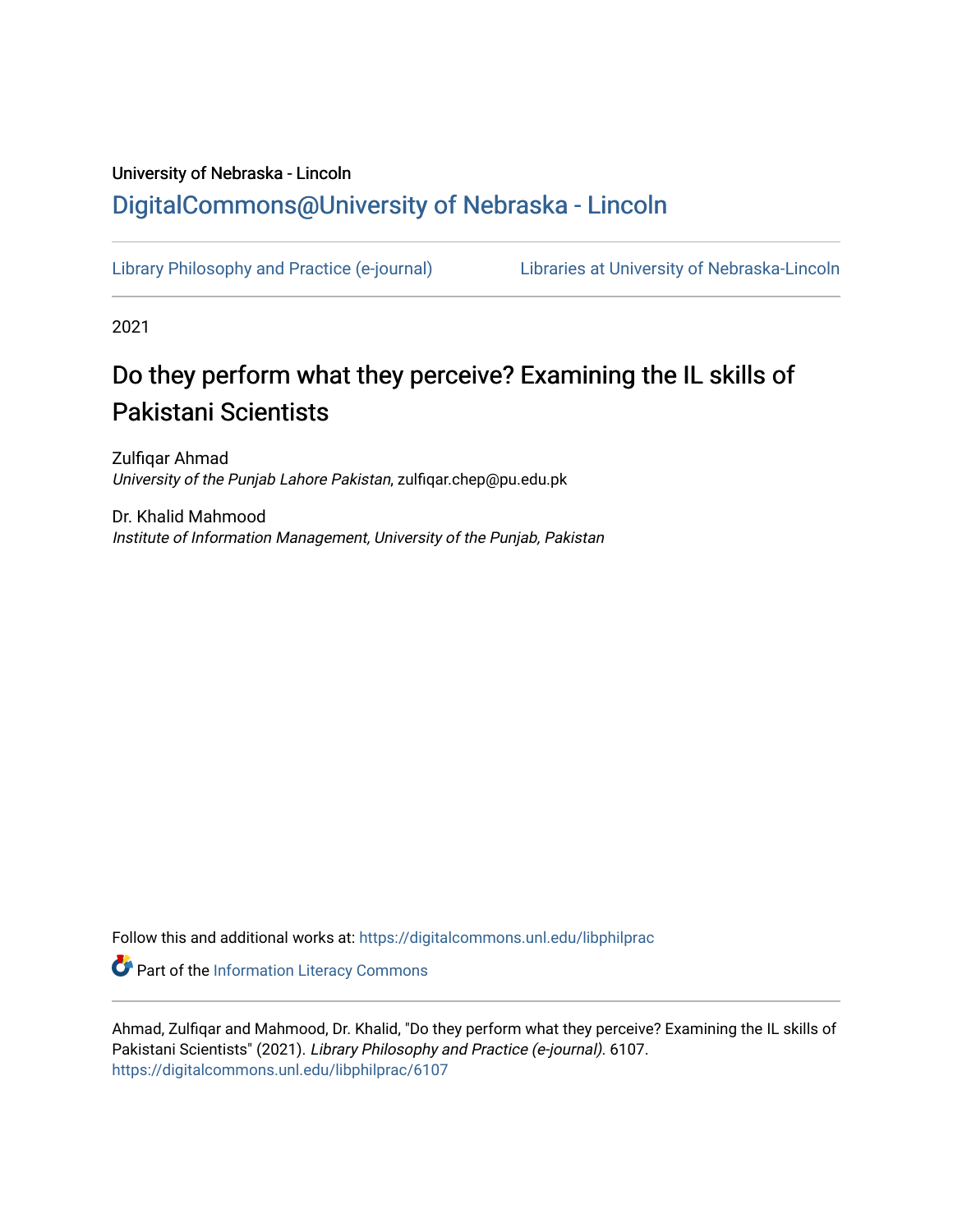## **Do they perform what they perceive? Examining the IL skills of Pakistani Scientists**

by

**Zulfiqar Ahmad** Ph.D. Scholar Institute of Information Management University of the Punjab, Lahore, Pakistan [zulfiqar.chep@pu.edu.pk](mailto:zulfiqar.chep@pu.edu.pk)

#### **Dr. Khalid Mahmood**

Professor Institute of Information Management University of the Punjab, Lahore, Pakistan

#### **Abstract**

*This study aimed at assessing the difference between perceived and actual IL skills of scientists [research students]. In this descriptive correlational study, two scales were developed using ACRL standards for IL of science and engineering/ technology. A self-reporting scale for the evaluation of perceived IL skills and an MCQs-based tool for testing actual IL skills was administered concurrently among research students (M.Sc. MS/ M.Phil./ Ph.D.) of science disciplines of the University of Engineering and Technology (UET) Lahore and University of the Punjab (PU) Lahore. The findings revealed that the participants had overstated their perceived IL skills as they had showed poor performance in their test of actual IL skills. Thus, the results of paired sample t-test did not show calibration between perceived and actual IL skills of research students. The study had found the Dunning-Kruger effect on the perceived and actual IL skills of research students. The findings showed insignificant gender differences on perceived and actual IL skills of research students; however, the overestimation was found higher among females than their counterpart male research students regarding both IL skills. Similarly, PU's research students had performed better than UET's research students in test of actual IL skills. This is the first study that has tested actual IL skills of research students using an MCQ-based scale in Pakistan. The study has contextualized ACRL standards to identify overestimation between perceived and actual IL skills in science disciplines, i.e. a significant contribution in literature of information science. The outcomes of this study may help the library and information professionals, higher educational institutes, and related organizations to be engaged in teaching, designing and delivering IL instructions and programs. This study may also be helpful for academic researchers in articulating and contextualizing ACRL standards for the assessment of actual IL skills.* 

*Keywords***:** Information literacy (IL); Perceived IL skills; Actual (test) IL skills; Dunning-Kruger effect; Research students; Science disciplines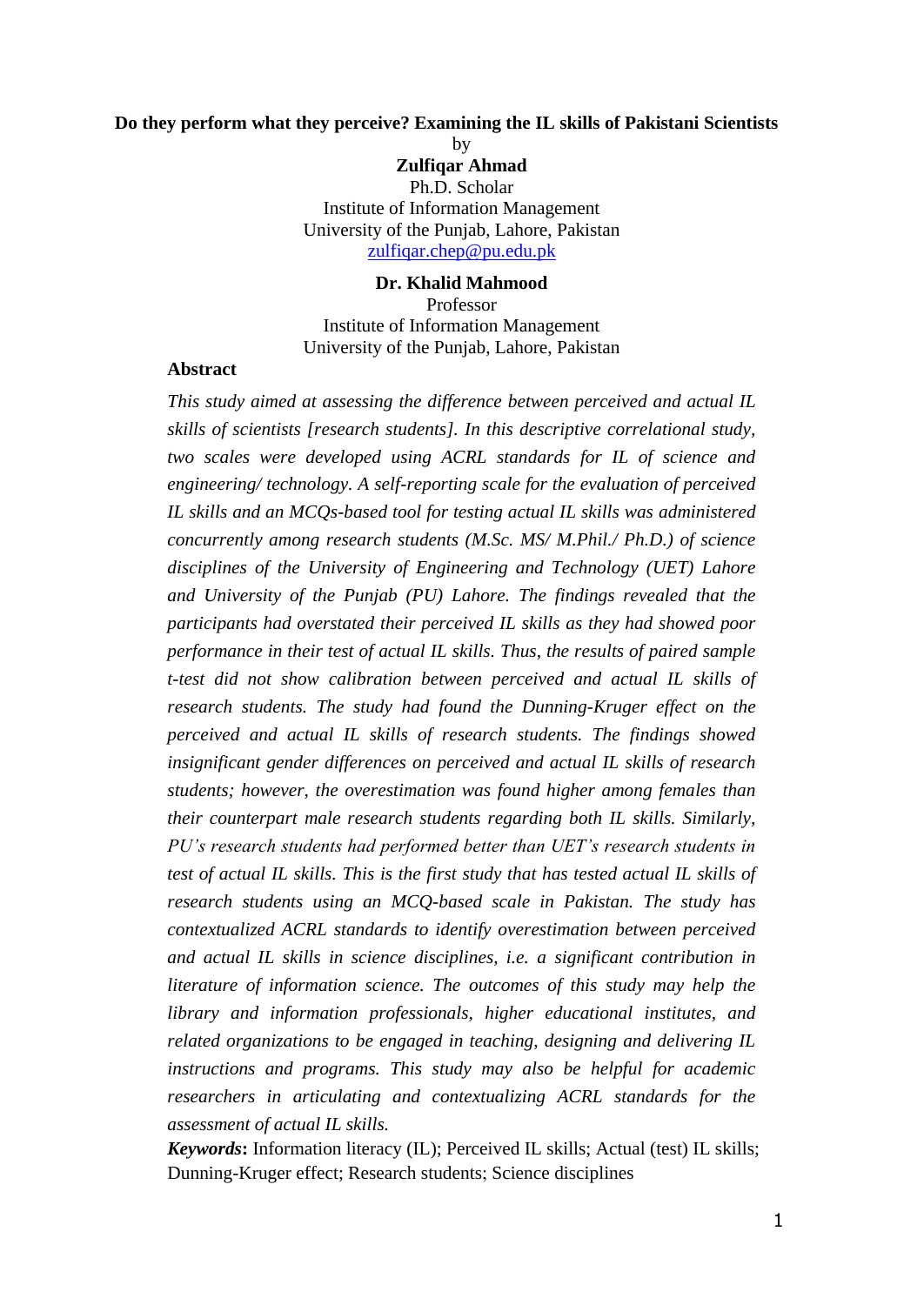#### **Introduction**

Information literacy has emerged as ubiquitously essential good and recognized as an indispensable skill set for the 21st century particularly after invention and proliferation of information technology [\(Ameen & Gorman, 2009;](#page-15-0) [Baro & Keboh, 2012\)](#page-16-0). Contemporarily, the landscape of IL is expanded to every field of life especially it has become a critical part of students' lifelong learning. [Pinto et al. \(2010\)](#page-19-0) demonstrate that "who wants to compete in this modern world of knowledge needs to know how to find analyze, evaluate and use information".

The overload of diverse and abundant information in unfiltered formats with its questionable authenticity, validity, and reliability, has posed challenges for research students to achieve their academic and research pursuits [\(Baro Emmanuel, 2011\)](#page-16-1). Nonetheless, it is pertinent to note that information does not make students' information literate itself [\(Lau,](#page-18-0)  [2006\)](#page-18-0). Henceforth, to be a "critical consumer" of information [\(Ameen & Gorman, 2009\)](#page-15-0), students require a special set of information literacy skills [\(Okiki & Mabawonku, 2013\)](#page-19-1). Besides, a plethora of previous literature indicates that students particularly postgraduates far less prepared themselves with these important skills to prosper in this information society [\(Breivik, 2005;](#page-16-2) [Hepworth & Duvigneau, 2012\)](#page-17-0). Thus, the research students need critical, analytical and logical thinking skills to exploit literature effectively in their research projects [\(Aslam et al., 2005;](#page-16-3) [Mahmood, 2013,](#page-18-1) [2017;](#page-18-2) [Ullah & Ameen, 2014\)](#page-20-0).

Despite an ample research is available on the evaluation of self-reported IL skills of postgraduate (research) students in Pakistan [\(Ahmad, 2014;](#page-15-1) [Kousar & Mahmood, 2015;](#page-18-3) [Mahmood, 2013;](#page-18-1) [Naveed & Mahmood, 2019;](#page-19-2) [Safdar & Idrees, 2020;](#page-20-1) [Safdar & Idrees, 2021\)](#page-20-2); however, summative [test/ actual] assessment of IL skills is neglected particularly among the scientists [research students] of science disciplines. Moreover, empirical literature is scant in local context to address the difference of perceived versus actual IL skills among scientists. Therefore, this study intends to bridge this gap in addition to provide practical as well as theoretical implications for universities, librarians, policy makers, and IL educators.

#### **Research Objectives (RO) of the Study**

**RO-1:** To evaluate perceived IL skills of research students (scientists) of science disciplines

**RO-2:** To assess the actual level of IL skills of scientists

**RO-3:** To find out the difference between perceived and actual IL skills of scientists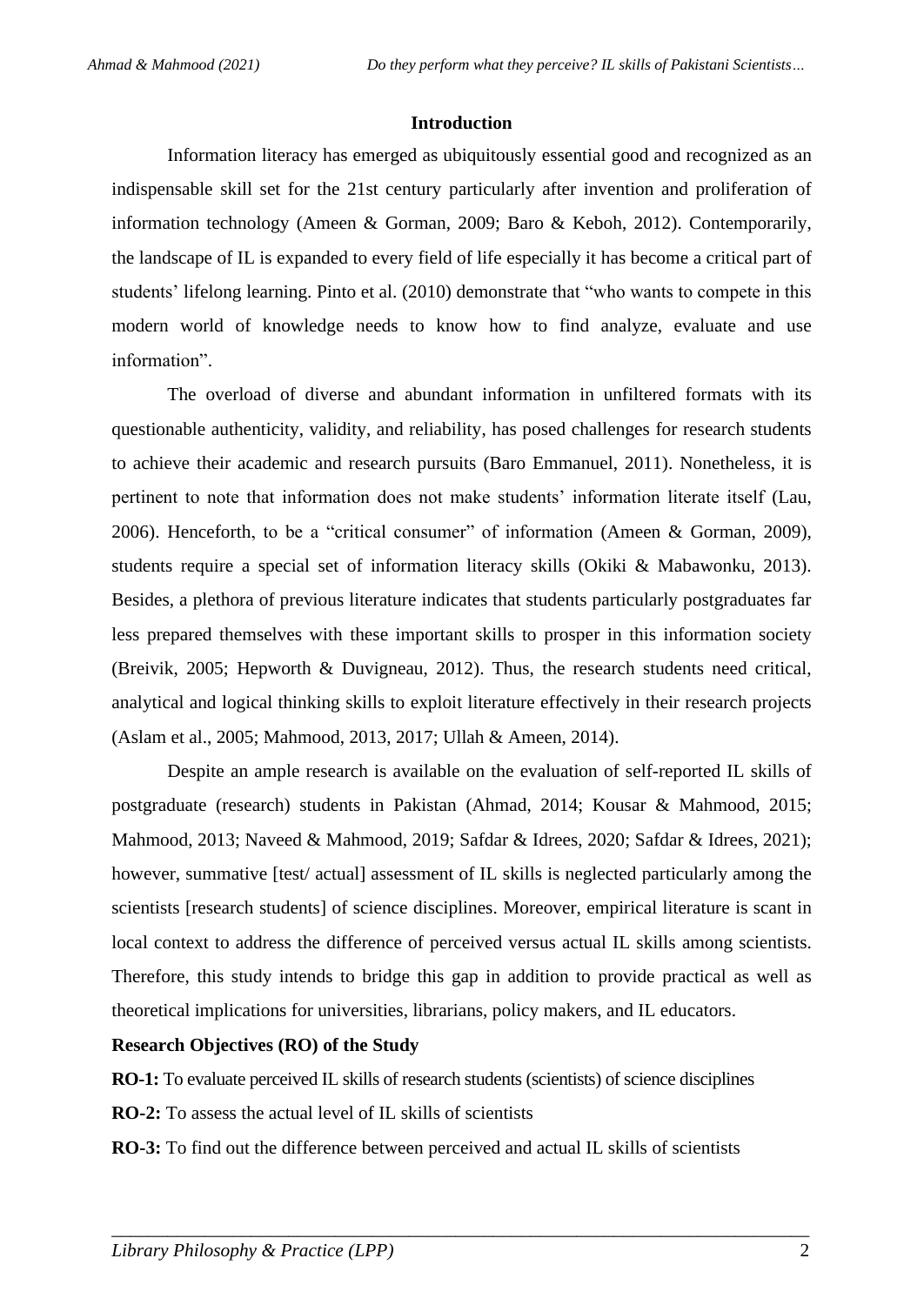#### **Literature Review**

Generally, an extensive literature is available on IL which highlights the evolution of theoretical concept [\(Ameen & Ullah, 2016;](#page-15-2) [Anwar & Naveed, 2019;](#page-16-4) [Batool et al., 2021\)](#page-16-5) and evaluation of IL skills among school, college and university students [\(Batool & Webber,](#page-16-6)  [2014;](#page-16-6) [Kousar & Mahmood, 2013;](#page-18-4) [Naveed & Mahmood, 2019;](#page-19-2) [Rafique & Mahmood, 2013;](#page-19-3) [Rafique & Khan, 2018\)](#page-20-3), medical students [\(Basit et al., 2021;](#page-16-7) [Soroya et al., 2021\)](#page-20-4), IL at workplace [\(Ali & Richardson, 2018;](#page-15-3) [Naveed & Rafique, 2018\)](#page-19-4), and professional groups [\(Batool & Webber, 2016;](#page-16-8) [Khan et al., 2016;](#page-18-5) [Naveed, 2021\)](#page-19-5). Different studies have employed [ALA/ACRL/STS Task Force on Information Literacy for Science and Technology \(2021\)](#page-15-4) as theoretical framework for designing instructional programs [\(Aydelott, 2007;](#page-16-9) [Emmett &](#page-17-1)  [Emde, 2007;](#page-17-1) [Kousar & Mahmood, 2013;](#page-18-4) [Kousar & Mahmood, 2015;](#page-18-3) [Rafique & Mahmood,](#page-19-3)  [2013;](#page-19-3) [Uribe-Tirado et al., 2017\)](#page-20-5) using different methodologies. However, a limited research is available that have measured the assessment of information literacy skills of scientists (research students) of sciences disciplines. Moreover, the available literature could not adequately explain the differences between perceived and actual IL skills of research students or scientists of science disciplines.

#### **Perceived IL Skills**

Assessment methods have been popular in literature for evaluating the perceptions towards IL skills of different groups of individuals, students, professionals or others. The study of [\(Bundy, 1999,](#page-16-10) [2004\)](#page-16-11) evaluated the IL skills of science students using Australian and New Zealand Information Literacy Framework (ANZIL). The results showed that students were found exceptional in some IL standards. Alike, [Emmett and Emde \(2007\)](#page-17-1) carried out longitudinal study undertaking ACRL standards also revealed that graduate students of chemistry had better information literacy skills. Another study assessed the IL skills of students of basic sciences and indicated that these students had good ability of performing IL skills. However, an online IL assessment by [Law et al. \(2010\)](#page-18-6) exhibited very low level of ILs among the students of science, math, etc. related to integrating, evaluating and communicating information.

So far as the local context is concerned, literature is scant exclusively evaluates the research students (RS) or postgraduate students (PGS) of science disciplines. Nonetheless, a small number of studies such as [Kousar and Mahmood \(2015\)](#page-18-3) employed ACRL standards to explore faculty's perceptions towards the extent of IL skills of PGS in engineering disciplines at NUST university. However, the study indicated that faculty perceived disparity between the IL skills of PhD and MS students. Contrary to this, similar couple of studies based on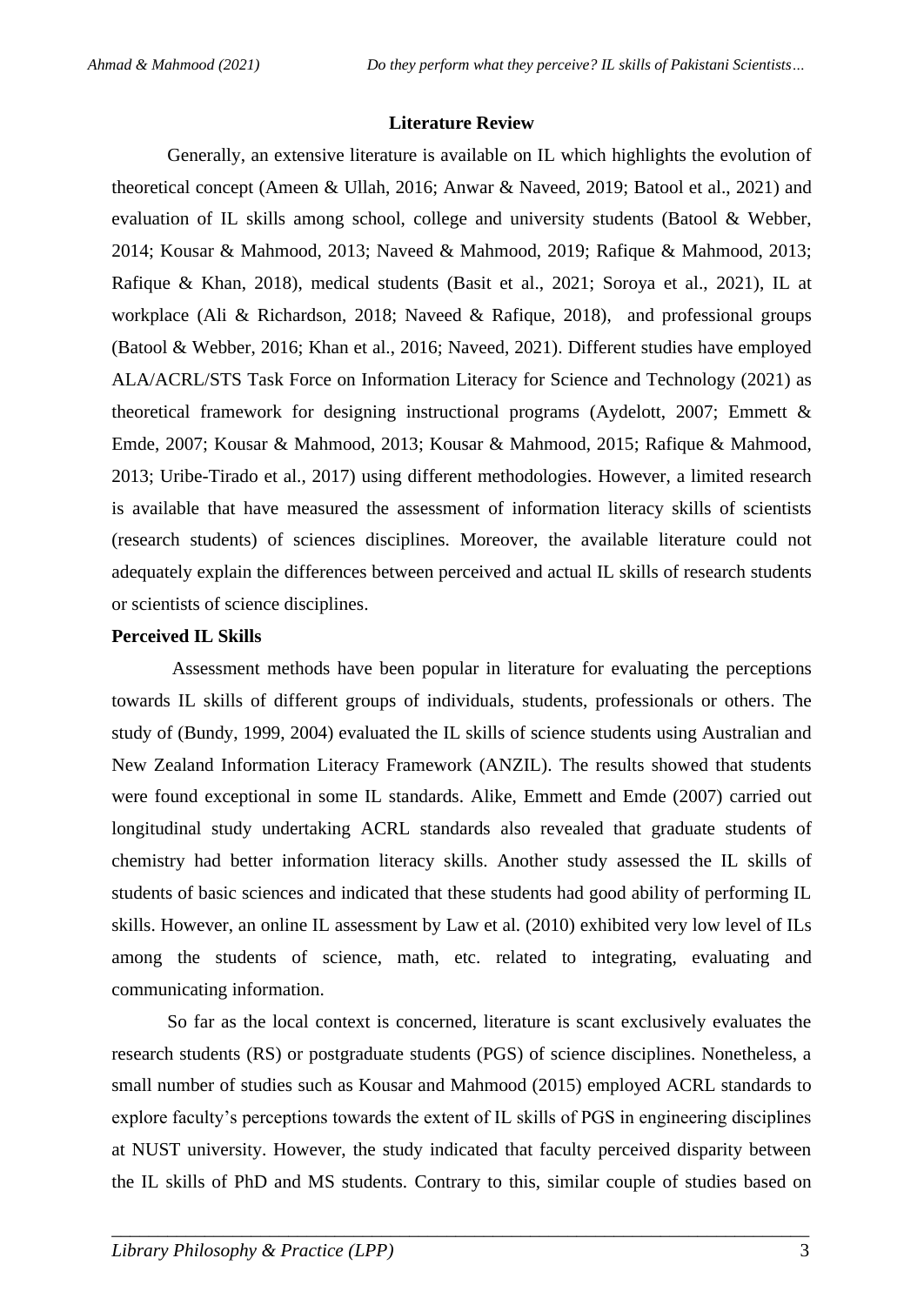ACRL standards evaluated self-perceptions of researchers of PU and UET about IL skills. These study reported that PGS had adequate IL skills [\(Ahmad, 2014;](#page-15-1) [Rafique & Mahmood,](#page-19-3)  [2013\)](#page-19-3).

A recent study by [Basit et al. \(2021\)](#page-16-7) conducted among medical students also used ACRL standards to explore their perceptions about IL skills. This study found medical students with well-conversant IL skills in determining information need, evaluating information sources and understanding ethical and legal use of information. However, they were found week in using ICTs, formulating advance queries to locate digital information, citation management tools, information creation and presentation. However, a most recent of [Safdar and Idrees \(2021\)](#page-20-2) evaluated and compared IL skills of undergraduate students (UGS) and PGS using survey method in addition to highlight the need of IL program. The study found the both groups of students non-conversant with IL skills which might impede their learning.

As regards as the international perspective, several studies highlighted the need and implication of information literacy in university and higher educational settings [\(Dadzie,](#page-17-2)  [2007;](#page-17-2) [Hosein, 2006;](#page-17-3) [Jabeen et al., 2016\)](#page-17-4). However, a handful studies assessed had explored IL competency of PGS of Haryana Agricultural University, India after developing a tool undertaking ACRL standards. The findings revealed PG students had satisfactory IL skills [Singh and Joshi \(2013\).](#page-20-6) The study of [Adeleke and Emeahara \(2016\)](#page-15-5) added that the PGS less exploited e-resources in their academic pursuits due to their poor IL skills. A couple of studies also indicated that research students had adequate skills for accessing and evaluating information sources on account of their information needs [\(Chanchinmawia & Verma, 2018\)](#page-17-5); however, the female students were found more capable of designing keyword search strategy, information, citing sources and evaluating quality of information [\(Shettappanavar &](#page-20-7)  [Krishnamurthy, 2019\)](#page-20-7).

Due to the primary foci of previous IL research reflected an increase in the volume of literature undertaking evaluation of self-perceptions of information users and their skills, attributes, and experiences. However, the empirical evaluation of self-reporting as well as assessment [test] IL skills is neglected particularly among the scientists (research student) of science disciplines in local context.

#### **Actual IL skills**

Due to an increasing impetus to include more overt teaching of information skills in postgraduate degree, the acquisition of IL skills was made integral part to be a professional scientist [\(Parker, 2003\)](#page-19-6). Thus, different instruments were developed to test actual IL skills of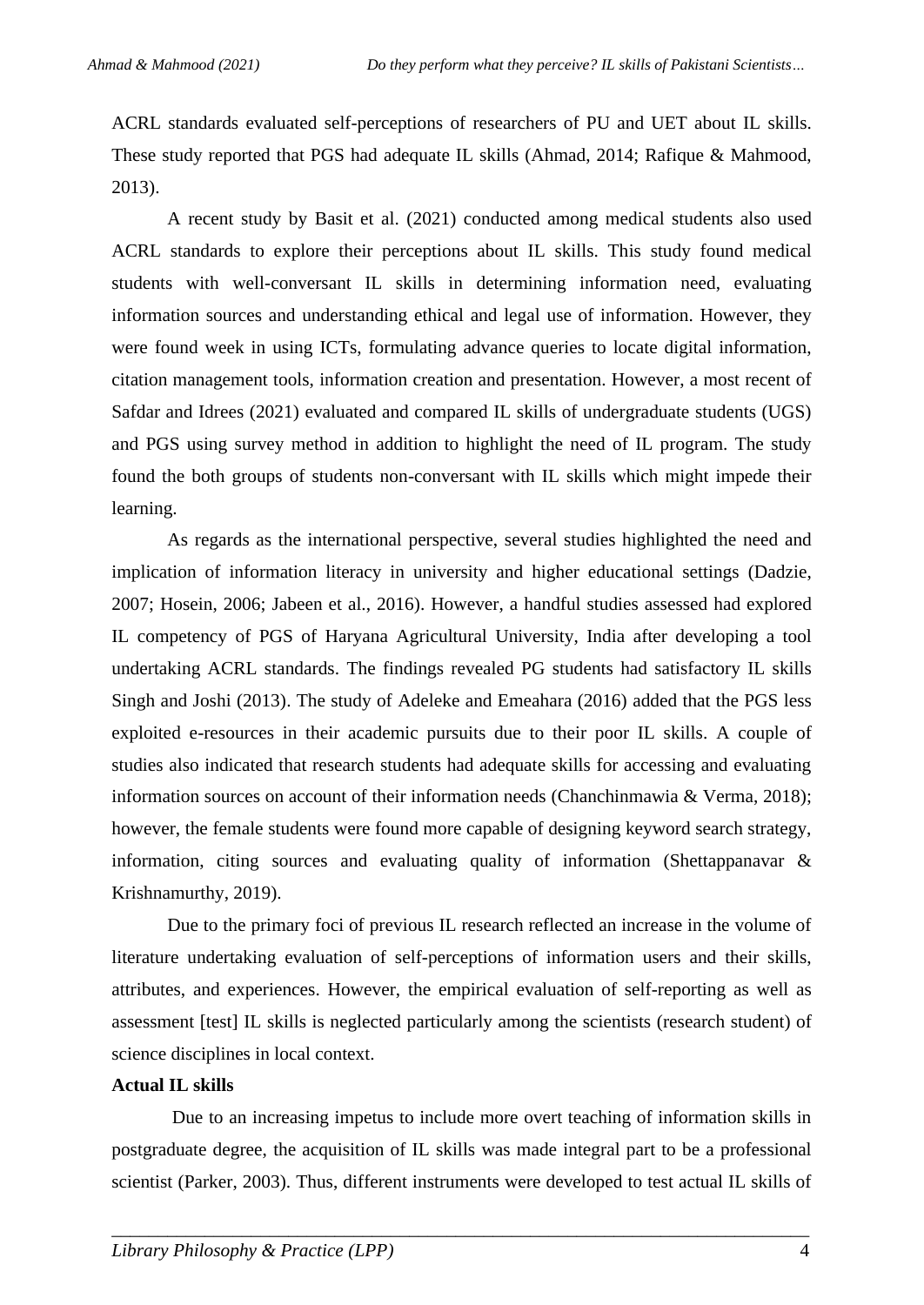students in higher educational institutes in recent years. These instruments include James Madison University's IL Test, ETS iSkills Assessment Project SAILS, and so on. Although different instruments were developed to assess [test] IL competencies (i.e. actual skills) using ACRL IL standards [\(Neely, 2006\)](#page-19-7); however, majority of these tools have not been validated.

Test instrument based on ACRL standards developed at James Madison University to measure four of the five IL competency standards [\(Cameron et al., 2007\)](#page-17-6) through MCQbased 60-items formulated by librarians and assessment specialists. All items comprised of multiple choice formats with alternative responses ranged from three to six [\(Swain et al.,](#page-20-8)  [2014\)](#page-20-8). Another ACRL based information competency assessment project of Community Colleges consisted of two parts with 47 matching MCQ-based items and short answer followed by 12 performance based exercises [\(Ferguson et al., 2006\)](#page-17-7). Later on, a dual-measure test based on ACRL standards was developed in Dakota State University to assess IL skills of the incoming students at university [\(Leibiger & Schweinle, 2008\)](#page-18-7). Butler University was also developed a local instrument to test IL skills of incoming students [\(Helmke & Matthies,](#page-17-8)  [2004\)](#page-17-8). The test was consisted of 22 questions, 19 were relevant to check the skills and three were directed towards students' satisfaction.

Despite several IL standards and instruments were developed to test IL skills of students summatively. Literature provided little past evidences on the assessment [test] of IL skills [\(O'Connor et al., 2002\)](#page-19-8) particularly among the scientists (research students) of science discplines. [Maurer and Schloegl \(2017\)](#page-19-9) assessed students' IL skills using MCQ-based tool at University of Graz. The study revealed that students had poor level IL skills; however, they estimated their IL skills very high than their actual.

The aforesaid test-based studies are limited to reflect the application and implementation of formal assessment/test methodologies at a significant degree as well as show the extent in which students' actually meet these standards. Similarly, the aspect of assessing actual IL skills of scientists [postgraduate students] of sciences disciplines in literature was also neglected.

#### **Difference between Perceived and Actual IL Skills**

Furthermore, a small number of studies investigated the discrepancy between actual and perceived IL skills of students [\(Cameron et al., 2007;](#page-17-6) [Geffert & Christensen, 1998;](#page-17-9) [Ivanitskaya et al., 2004;](#page-17-10) [Ren, 2000;](#page-20-9) [Swain et al., 2014\)](#page-20-8). Despite that this lean research focusing on the disparity between students' perceived and actual IL self-efficacy tended to be grounded in competency theory; which was endorsed by [Kruger and Dunning \(1999\)](#page-18-8) in relation to metacognitive skills and competence. They suggested that individuals who held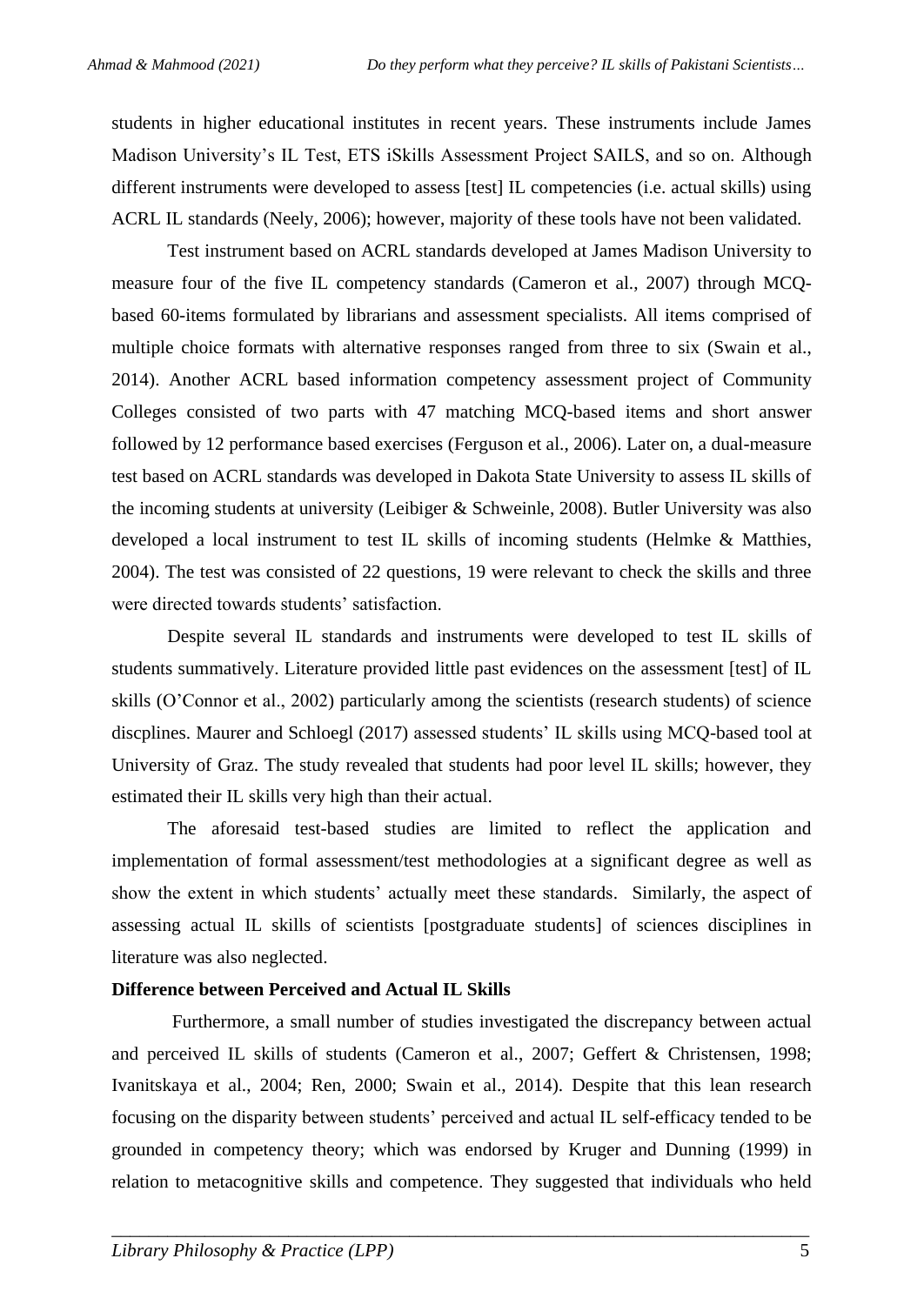low level of competence might lack the metacognitive skills to recognize their own inability. Thus, they could not perfectly judge their self or others' competencies and intended to overstate their skills [\(Kruger & Dunning, 1999\)](#page-18-8).

Congruently, the study of [Maughan \(2001\)](#page-19-10) observed that students at University of California-Berkeley overestimated their IL skills than actual IL skills. Similarly, another selfreported survey of students found overestimation regarding their skills of library use [\(Freeman, 2004\)](#page-17-11). A comprehensive IL project was conducted at Quebec Universities using the ACRL standards among 5281 respondents. The findings indicated that a significant number of respondents had limited skills or no knowledge about the basic elements of information literacy [\(Mittermeyer, 2004\)](#page-19-11). Information literacy task force of the University of Maryland, Baltimore developed an ACRL-based survey tool to measure the IL skills of incoming students of several departments particularly of biological sciences. The study reported a significant part of the respondents were found unaware and unfamiliar with the important concepts of IL such as searching techniques, identifying resources, copyrighted work, citation management [\(Ferguson et al., 2006\)](#page-17-7). A systematic review by [Mahmood \(2016\)](#page-18-9) investigated Dunning-Kruger Effect through the analysis of 53 studies undertaking assessment of self-reported and demonstrated IL skills of individuals. He concluded that people overestimated their perceived IL skills over their actual skills.

In spite of the fact that LIS literature could not provide adequate evidences on determining differences between actual and perceived IL skills of scientists [research students of science disciplines]. The findings of previously reviewed studies mirrored the Kruger and Dunning effect [\(Kruger & Dunning, 1999\)](#page-18-8) as they have related it to information literacy.

#### **Methodology**

The present study is the part of Ph.D. research project used quantitative research based on survey method to explore discrepancies between perceived and actual IL skills of scientists. The population framework consisted of research students (scientists) from the University of Engineering and Technology (UET), Lahore and the University of the Punjab (PU), Lahore. The research students studying or enrolled in the postgraduate programs for M.Phil., MS/MSC, and PhD degree award in the pure/basic science disciplines of both universities were considered as "scientists" in this study. A non-random convenience sampling approach was used to approach the sample of the study. As the population has clear two subgroups (PU and UET), thus proportional stratified approach was employed to select the equal representation from the samples of both universities as presented in Table 1. Hence,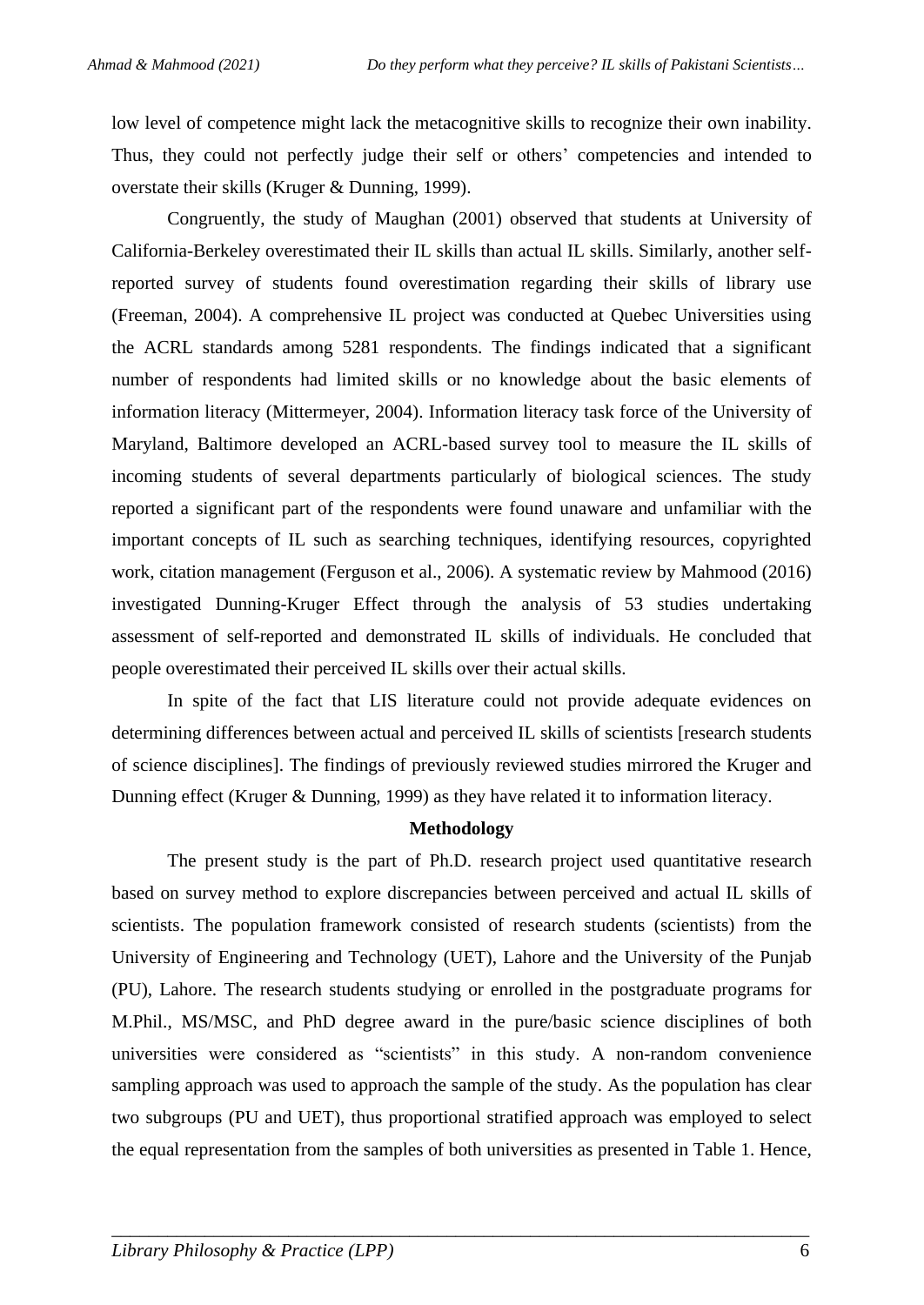a sample size (n=296) was determined using sampling formula of [\(Adam, 2020\)](#page-15-6) for survey research.

| University  | Population Size (N) | Proportion | Sample size (n) | Response rate |
|-------------|---------------------|------------|-----------------|---------------|
| UET         | 275                 | 24%        | 66              | $60(91\%)$    |
| PU          | 1143                | 76%        | 230             | 215(93%)      |
| Sample Size | 1418                | 100%       | 296             | 275(93%)      |

Table 1. *University wise population and sample size*

#### **IL Framework and Measurement Instruments**

Information literacy in science, engineering, and technology disciplines is defined as "a set of abilities to identify the need for information, procure the information, evaluate the information and subsequently revise the strategy for obtaining the information, to use the information and to use it in an ethical and legal manner, and to engage in lifelong learning" [\(ACRL, 2006,](#page-15-7) [2021\)](#page-15-8). Based on the ACRL IL competency standards for higher education, five standards and 25 performance indicators were developed related to Science and Engineering/ Technology disciplines. Each performance indicator is accompanied by one or more outcomes for assessing the progress toward IL of students of science and engineering/technology at all levels of higher education [\(ACRL, 2006,](#page-15-7) [2021\)](#page-15-8).

After contextualizing the formerly available constructs and items on science and engineering/ technology related ACRL IL standards [\(ACRL, 2021\)](#page-15-8) in literature, a structured questionnaire consisting of self-reporting scale [\(Ahmad, 2014;](#page-15-1) [Mahmood, 2017;](#page-18-2) [Rafique &](#page-19-3)  [Mahmood, 2013\)](#page-19-3) as well as MCQs-based test tool [\(Cameron et al., 2007;](#page-17-6) [Emmett & Emde,](#page-17-1)  [2007;](#page-17-1) [Ferguson et al., 2006;](#page-17-7) [Pinto, 2010;](#page-19-12) [Swain et al., 2014\)](#page-20-8) was prepared to evaluate and assess scientists' IL skills. The segments and items of survey tool were finalized (Table 2) after incorporating the feedback acquired on account of seeking experts review from information management and science disciplines.

| $Q$ .#         | Key constructs                                         | No. of items | Scale Used            |
|----------------|--------------------------------------------------------|--------------|-----------------------|
|                | Demographic variables<br>(Gender, department, program) | 3            | Categorical           |
| 2              | Academic Performance (CGPA)                            |              | Nominal               |
|                | Publication(s)                                         |              | Continuous            |
| $\overline{4}$ | Perceived IL (Self-assessed) Skills                    | 24           | 5-points Likert scale |
|                | Actual IL (Test) Skills                                | 24           | <b>MCQs</b>           |
|                | <b>Total items</b>                                     | 53           |                       |

Table 2. *Segmentation of Data Collection Instrument*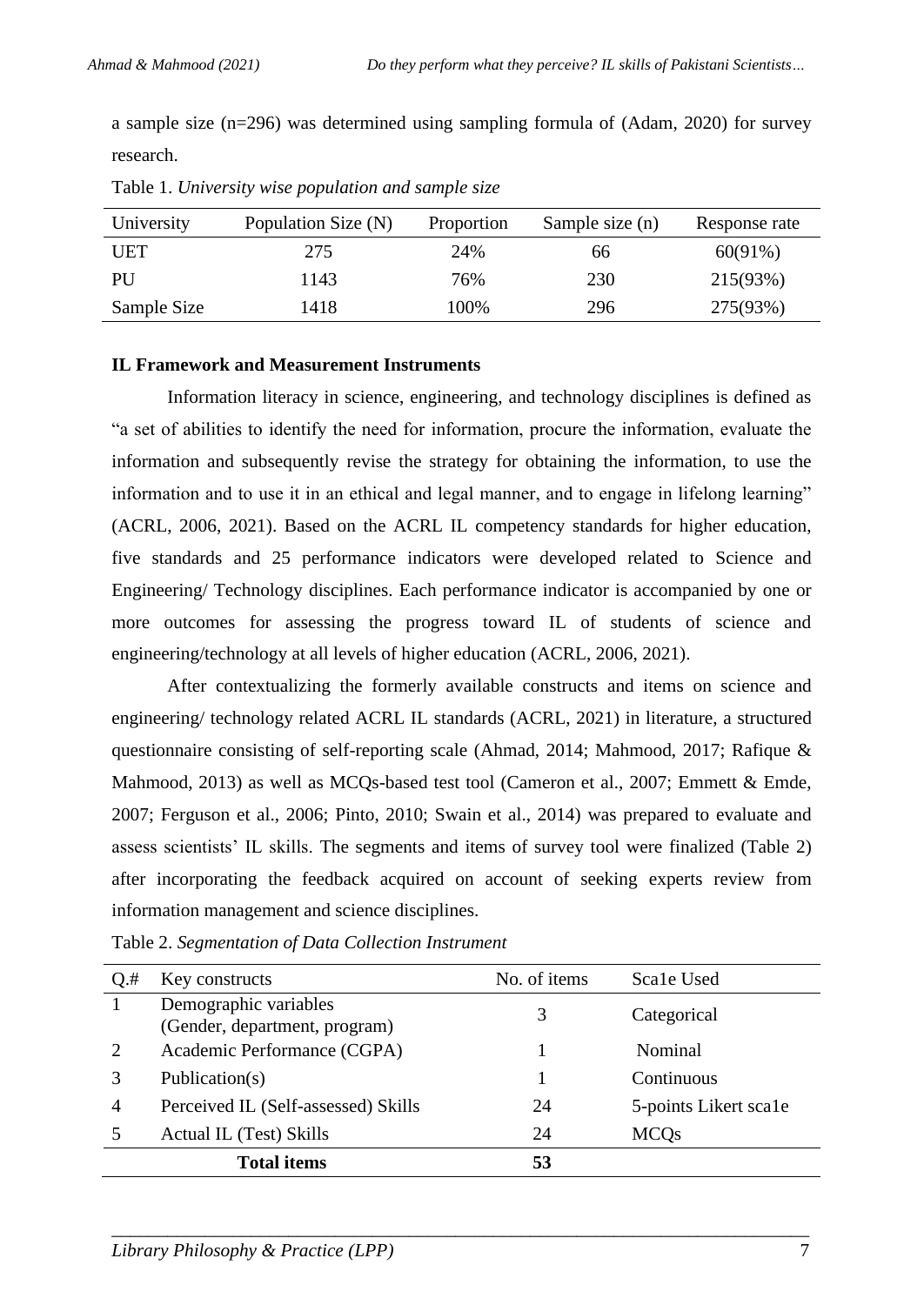The relevancy of items used in the questionnaire was ensured through experts review alongside conducting exploratory factor analysis (EFA) for structural validity [\(Sekaran &](#page-20-10)  [Bougie, 2016\)](#page-20-10) undertaking Kaiser-Meyer-Olkin (KMO) for adequacy of sample i.e., reasonable as  $KMO = 0.876$  [\(Kaiser, 1981\)](#page-17-12) and principal component analysis (PCA) and Bartlett's sphericity test ( $p = 0.000$ ) showing significant inter-correlation between items. The EFA conducted on 24 scaled items of perceived IL skills through PCA extraction method revealed a successful cross loading (ranging from 0.450 to 0.736) as presented in Table 2.

| Table 3. Exploratory Factor Analysis of PIL Skills Scale |                                                 |       |       |       |           |              |         |
|----------------------------------------------------------|-------------------------------------------------|-------|-------|-------|-----------|--------------|---------|
| Items                                                    | Crone batch's $\alpha$<br><b>ACRL Standards</b> |       |       |       |           |              |         |
|                                                          | Std-1                                           | Std-2 | Std-3 | Std-4 | $Std-5$   | Segment-wise | Overall |
| PIL Standard-1                                           |                                                 |       |       |       |           |              |         |
| <b>PIL 1.1</b>                                           | .553                                            |       |       |       |           |              |         |
| PIL 1.2                                                  | .595                                            |       |       |       |           | 0.792        |         |
| PIL 1.3                                                  | .578                                            |       |       |       |           |              |         |
| PIL 1.4                                                  | .736                                            |       |       |       |           |              |         |
| PIL Standard-2                                           |                                                 |       |       |       |           |              |         |
| PIL 2.1                                                  |                                                 | .492  |       |       | $\bullet$ |              |         |
| <b>PIL 2.2</b>                                           |                                                 | .632  |       |       |           |              |         |
| PIL 2.3                                                  |                                                 | .600  |       |       |           | .740         |         |
| PIL 2.4                                                  |                                                 | .666  |       |       |           |              |         |
| PIL 2.5                                                  |                                                 | .612  |       |       |           |              |         |
| PIL Standard-3                                           |                                                 |       |       |       |           |              |         |
| PIL 3.1                                                  |                                                 |       | .610  |       |           |              |         |
| PIL 3.2                                                  |                                                 |       | .522  |       |           |              |         |
| PIL 3.3                                                  |                                                 |       | .477  |       |           |              | 0.909   |
| PIL 3.4                                                  |                                                 |       | .450  |       |           | .706         |         |
| PIL 3.5                                                  |                                                 |       | .707  |       |           |              |         |
| PIL 3.6                                                  |                                                 |       | .721  |       |           |              |         |
| PIL 3.7                                                  |                                                 |       | .628  |       |           |              |         |
| PIL Standard-1                                           |                                                 |       |       |       |           |              |         |
| <b>PIL 4.1</b>                                           |                                                 |       |       | .725  |           |              |         |
| PIL 4.2                                                  |                                                 |       |       | .643  |           |              |         |
| PIL 4.3                                                  |                                                 |       |       | .544  |           | .740         |         |
| <b>PIL 4.4</b>                                           |                                                 |       |       | .530  |           |              |         |
| PIL 4.5                                                  |                                                 |       |       | .722  |           |              |         |
| <b>PIL 4.6</b>                                           |                                                 |       |       | .630  |           |              |         |
| PIL Standard-1                                           |                                                 |       |       |       |           |              |         |
| PIL 5.1                                                  |                                                 |       |       |       | .611      | .501         |         |
| PIL 5.2                                                  |                                                 |       |       |       | .554      |              |         |

The results further showed that the latent variables were unidimensional and factorially distinct. Furthermore, Cronbach's alpha (CA) was carried out to verify the internal consistency of the constructs and items. The test determined acceptable scores (Taber, 2018)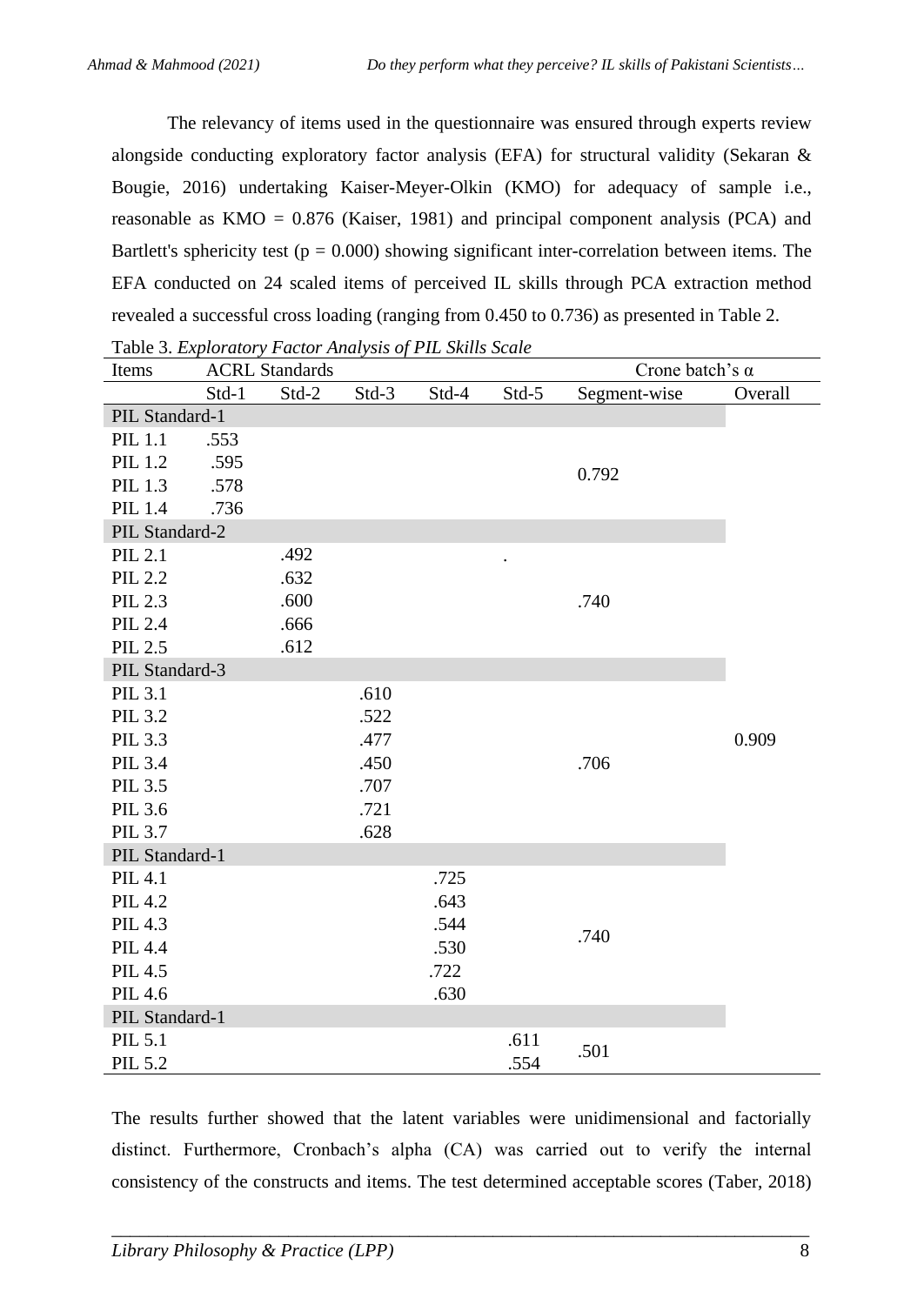for key segments (Standards) and overall as showed in Table 2. However, due to small number of items of PIL Standard-5, CA was determined less than accepted criterion. If number of items is increased, the score of Cronbach alpha may also be raised up.

#### **Results and Discussion**

Table 4 exhibited the demographic characteristics of participants of the study such as "gender, degree program and university name. The responses of the survey received from females  $n=149(54.2\%)$  and males  $n=126(45.8\%)$ . Majority of the survey responses n=235(85.5%) were received from M.Phil. research students and n=40(14.5%) from PhD students studying in PU ( $n=215$ ) and UET ( $n=60$ ). A great majority of the research students (59.6%) had CGPAs ranging between 3.51 to 4.00. A very good number of research students had their CGPAs more than 3.00 which showed that research students had very good academic results.

| Groups                                       | Frequency | Percentage $(\% )$ |
|----------------------------------------------|-----------|--------------------|
| <b>Gender</b>                                |           |                    |
| Male                                         | 126       | 45.8%              |
| Female                                       | 149       | 54.2%              |
| <b>Degree Program</b>                        |           |                    |
| M.Phil.                                      | 235       | 85.5%              |
| Ph.D.                                        | 40        | 14.5%              |
| <b>University</b>                            |           |                    |
| University of the Punjab (PU)                | 215       | 78.18              |
| University of Engineering & Technology (UET) | 60        | 21.8               |

Table 4. *Demographic Profile of the Respondents (N=275)*

### **RO-1: Assessment of Perceived IL Skills of Scientists**

Table 5 described a computational analysis for five IL competency standards used in this study for assessing perceived and actual IL skills. The results of perceived IL skills of students showed that the majority of the research students perceived that they could be able to define their information need  $(M=3.69, SD 0.98)$ , identify potential information sources (M=3.36, SD 0.92), able to meet their information needs (M=3.68, SD 1.03), construct and implement search strategies (M=3.51, SD 0.98) effectively. While, the accumulative test score on standard one was 50.45 (M=2.52, SD 1.21) which was average.

The results of 2<sup>nd</sup> standards showed that majority of the research students perceived that they have the ability to identify potential sources of information (M=3.68, SD 1.03), and they were able to retrieve information using a variety of methods (M=3.39, SD 1.03).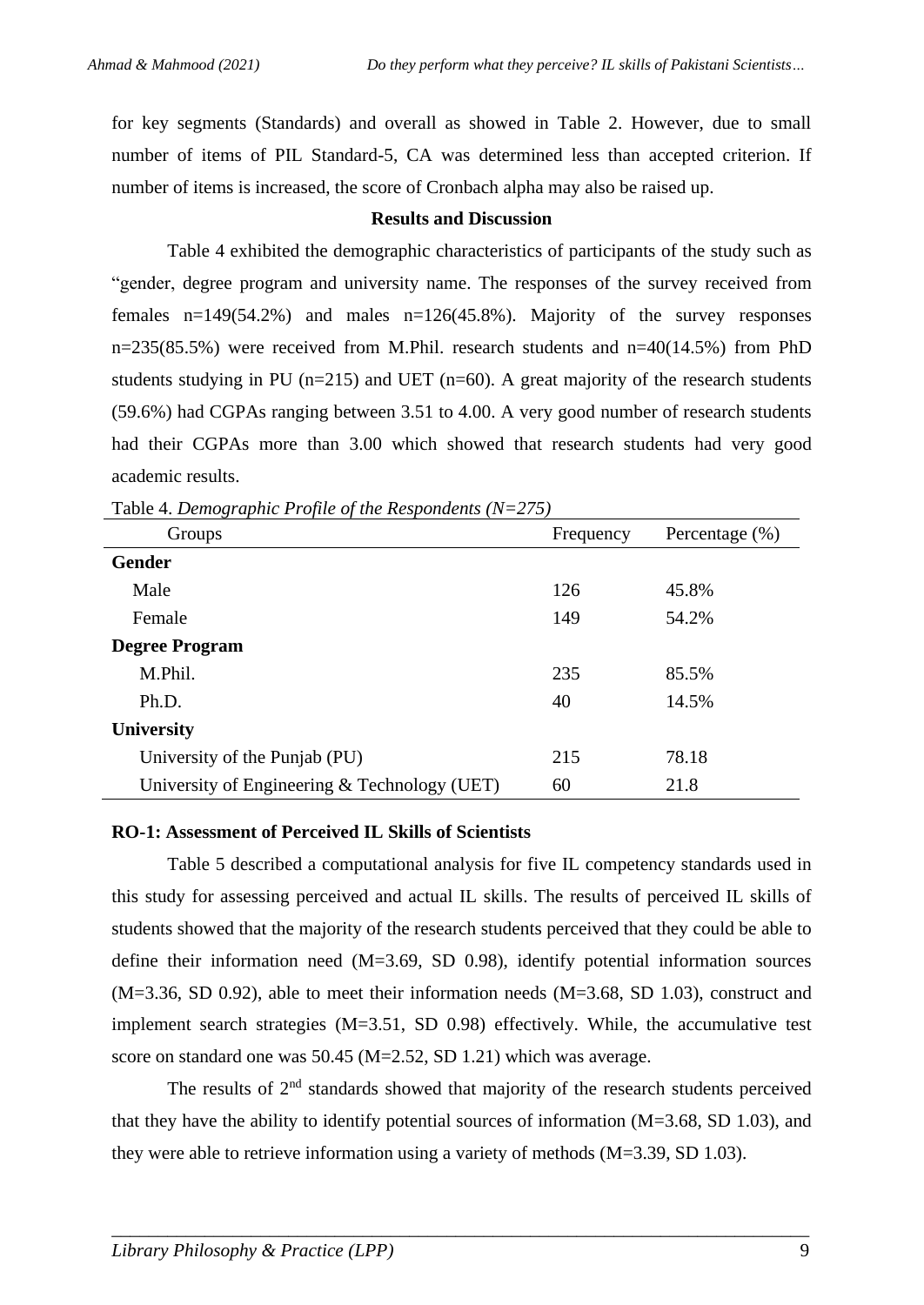| IL Standards | Perceived IL skills |      | Actual (Test) IL skills |      |           |  |  |
|--------------|---------------------|------|-------------------------|------|-----------|--|--|
|              | М                   | SD   | Correct Scores (%)      | M    | <b>SD</b> |  |  |
| Standard-1   | 3.40                | 0.75 | 50.45%                  | 2.52 | 1.21      |  |  |
| Standard-2   | 3.43                | 0.76 | 43.64%                  | 2.18 | 1.17      |  |  |
| Standard-3   | 3.62                | 0.69 | 38.34%                  | 1.92 | 1.04      |  |  |
| Standard-4   | 3.57                | 0.74 | 36.12%                  | 1.81 | 0.97      |  |  |
| Standard-5   | 3.56                | 0.89 | 39.09%                  | 1.95 | 1.84      |  |  |
| Overall      | 3.52                | 0.62 | 40.97%                  | 2.05 | 0.68      |  |  |

Table 5. *Descriptive Results of Perceived and Actual ILS*

*Scale:* 1= Strong1y Disagree (SD), 2=Disagree (D), 3=Neutral (N), 4=Agree (A), and 5=Strong1y Agree (SA)

Most of the research students perceived that they have the ability to examine and compare information gathered from various sources in order to evaluate their ability, validity and accuracy (M=3.77, SD 1.00). They could also summarize and extract main ideas (M=3.76, SD 0.96); construct new ideas (M=3.69, SD 1.01.

Most of the researchers were able "to understand ethical, legal and socio-economic issues of using information  $(M=3.78, SD 1.02)$ . They were also able to follow laws, regulations, institutional policies, and etiquette related to the access and use of information resources (M=3.61, SD 1.01). They knew how to "cite the consulted information sources in appropriate manner (M=3.61, SD 1.01). The accumulative score on  $4<sup>th</sup>$  standards were  $(M=3.57, SD=0.74).$ 

The perception on  $5<sup>th</sup>$  revealed that majority of the participants were able "to communicate new product or performance effectively to others (M=3.61, SD 0.99). Moreover, the respondents could also be "able to use a variety of methods and emerging technologies for keeping update in the field" (M=3.53, SD 1.02) and life-long learning. The accumulative score on  $5<sup>th</sup>$  standards were (M=3.56, SD= 0.89).

#### **RO-2: Assessment of Actual (Test) IL Skills of Scientists**

The test results of Table 5 exhibited that the respondents could not give 100% correct answers for each MCQ of five IL standards. The average results showed that nearly half of the respondents (n=49.5%) could reflect correct answers for the MCQs of Standard-1 (M=2.52, SD= 1.21). Similarly, the MCQs of Standard-2 were answered correctly only by 42.2% respondents (M=2.18, SD= 1.17). The MCQs of Standard-3 were answered correctly by 38.7% only  $(M=1.92, SD= 1.04)$ . The MCQs of Standard-4 by 37.0%,  $(M=1.81, SD=$ 0.97) and the MCQs of Standard-5 by 39.2% were answered correctly (M=1.95, SD= 1.84) respectively. It could be concluded that the actual level of IL skills of research students was poor. Thus, the computed results of latent variables revealed that the majority of research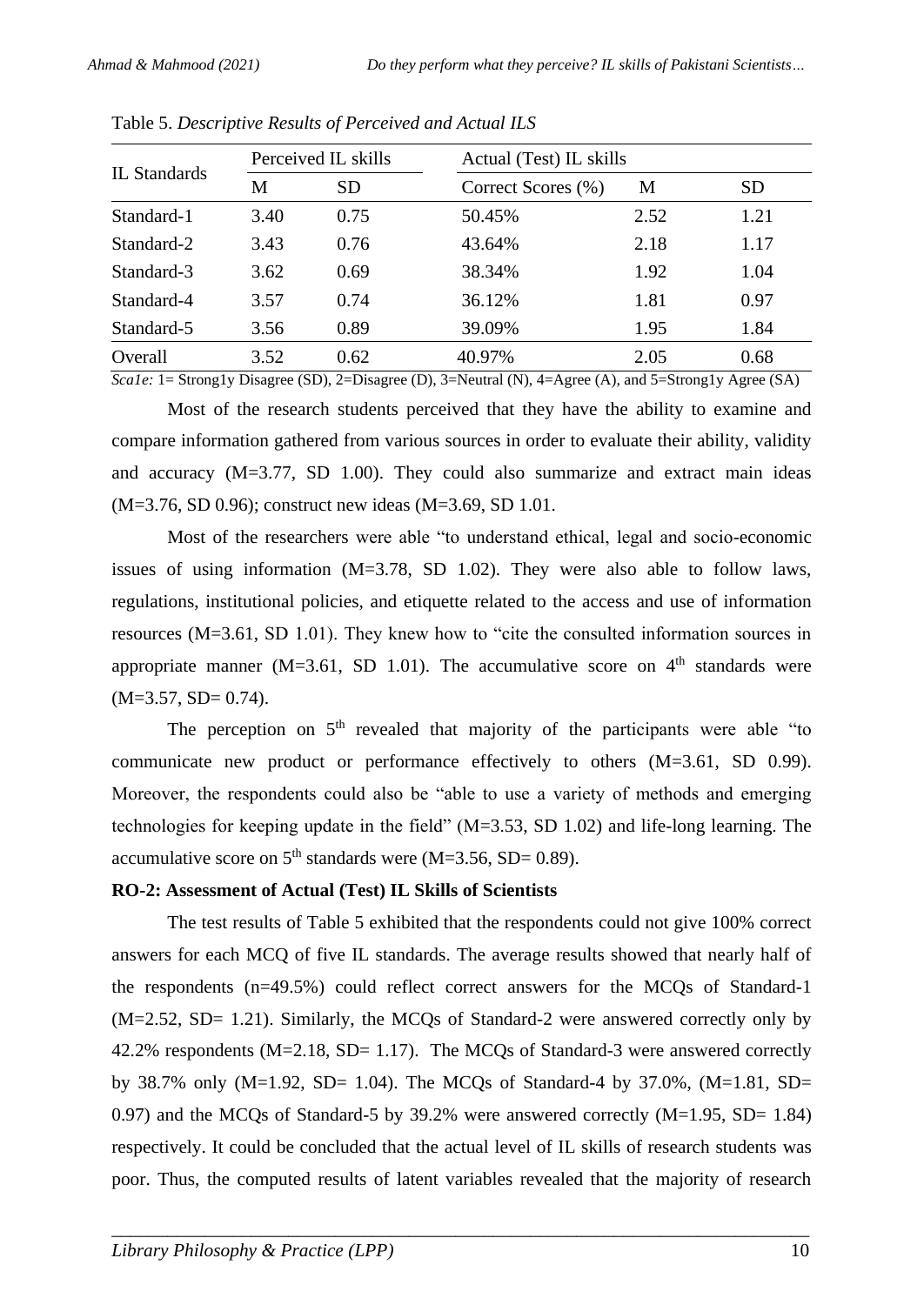students had high perception towards their IL skills. On the other hand, the results showed that the research students had poor level of actual IL skills.

#### **RO-3: Difference between Perceived and Actual IL Skills of Scientists**

To test the hypothesis of *"there is no difference between perceived and actual skills of research students",* paired sample t-test was conducted to find out the mean difference in perceived and actual IL skills of research students.

**Figure 1:** Difference between Perceived and Actual IL Skills of Research Students



Table 6. *Difference between Perceived and Actual IL Skills of Research Students*

| IL Standards | Pairs                   | M    | <b>SD</b> | df   | t      | Ŋ    |
|--------------|-------------------------|------|-----------|------|--------|------|
| Standard-1   | Perceived IL Skills     | 3.40 | 0.75      | 0.88 | 10.189 | .000 |
|              | <b>Actual IL Skill</b>  | 2.52 | 1.21      |      |        |      |
| Standard-2   | Perceived IL Skills     | 3.43 | 0.76      | 1.25 | 15.03  | .000 |
|              | Actual IL Skills        | 2.18 | 1.17      |      |        |      |
| Standard-3   | Perceived IL Skills     | 3.62 | 0.69      | 1.70 | 23.57  | .000 |
|              | Actual IL Skills        | 1.92 | 1.04      |      |        |      |
| Standard-4   | Perceived IL Skills     | 3.57 | 0.74      | 1.76 | 24.26  | .000 |
|              | <b>Actual IL Skills</b> | 1.81 | 0.97      |      |        |      |
| Standard-5   | Perceived Il Skills     | 3.56 | 0.89      | 1.61 | 13.13  | .000 |
|              | <b>Actual IL Skills</b> | 1.95 | 1.84      |      |        |      |
| Overall      | Perceived Il Skills     | 3.52 | 0.62      | 1.47 | 27.86  | .000 |
|              | <b>Actual IL Skills</b> | 2.05 | 0.68      |      |        |      |

*Sca1e:* 1= Strong1y Disagree (SD), 2=Disagree (D), 3=Neutral (N), 4=Agree (A), and 5=Strong1y Agree (SA)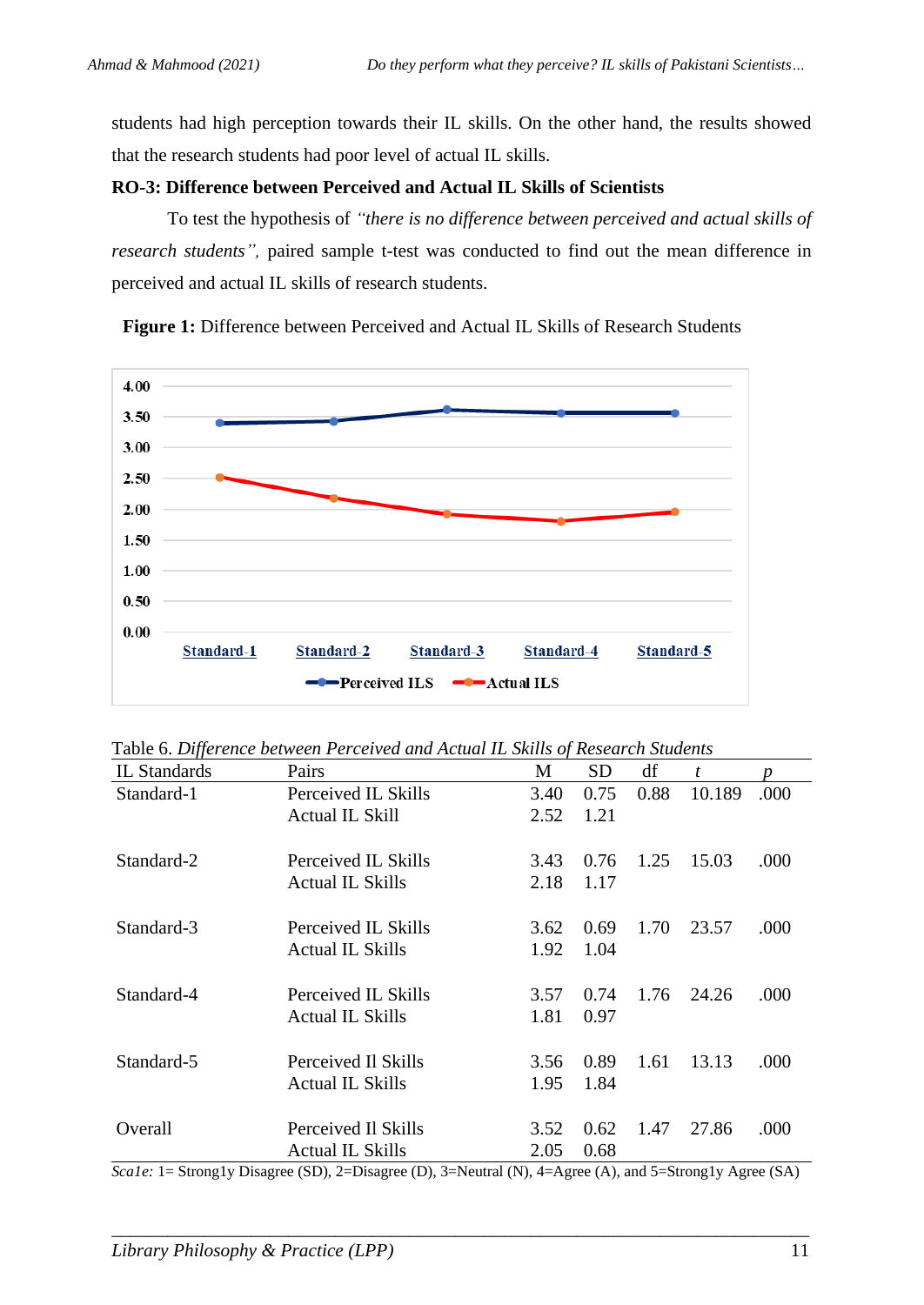The results of Table 6 exhibited a statistically significant difference in scores of perceived IL skills ( $M=3.40$ , SD=0.75) and actual IL skills  $M=2.52$ , SD=1.21) for Standard-1;  $t(0.88) = 10.189$ ,  $p = .000$ . Similarly, result showed a statistically significant difference in scores of perceived and actual IL skills for Standard-2 at  $t(1.25) = 15.03$ ,  $p = .000$ ; for Standard-3 at t(1.70) = 23.57, p = .000; for Standard-4 at t(1.76) = 24.26, p = .000 and for Standard-5 at t(1.47) = 27.86, p = .000. Additionally, the result of paired sample t-test also revealed a statistically significant difference in the scores of o*verall perceived IL Skills* (M=3.52, SD=0.62) and *overall actual IL skills* (M=2.05, SD=0.68) of all *Five IL Competency Standards at*  $t(1.47) = 27.86$ ,  $p = 0.000$ .

The results suggested that the research students had inflated their perceived IL skills over their actual IL skills regarding all five IL competency standards. There was no calibration between perceived and actual IL skills of research students as displayed in Figure 1. Hence, the hypothesis, "*there is no difference between perceived and actual skills of research students*", was rejected.

#### **Discussion**

The purpose of this study was to identify discrepancy between the perceived and actual level of IL skills of scientists of two public sector universities. The findings of our study indicated that the scientists perceived themselves as *fairly high* information literate in defining their information needs, identifying potential information sources, retrieval techniques and judging the validity, reliability and accuracy of retrieved sources. They could better understand the ethical, legal and socio-economic issues of using information and citing consulted sources alongside keeping themselves updated.

Similarly, the findings of previous studies had supported that university postgraduate students were confident regarding their perceived IL skills [\(Ahmad, 2014;](#page-15-1) [Bundy, 2004;](#page-16-11) [Chanchinmawia & Verma, 2018;](#page-17-5) [Emmett & Emde, 2007;](#page-17-1) [Kousar & Mahmood, 2015;](#page-18-3) [Rafique & Mahmood, 2013;](#page-19-3) [Shettappanavar & Krishnamurthy, 2019;](#page-20-7) [Singh & Joshi, 2013\)](#page-20-6). Whereas, the results of a few past studies contradicted with the findings of current study [\(Adeleke & Emeahara, 2016;](#page-15-5) [Law et al., 2010;](#page-18-6) [Safdar & Idrees, 2021\)](#page-20-2). Although a small number of research exhibited poor IL skills among university students; however, several indicated that PGS had exceptional in IL competencies.

The findings our study revealed that the scientists have poor level of actual IL skills as they could not totally pass the test of IL skills. The average scores of correct answers was achieved by scientists including 49.59% for the construct of "determining nature and extent of information needed"; 42.16% for "acquiring needed information effectively and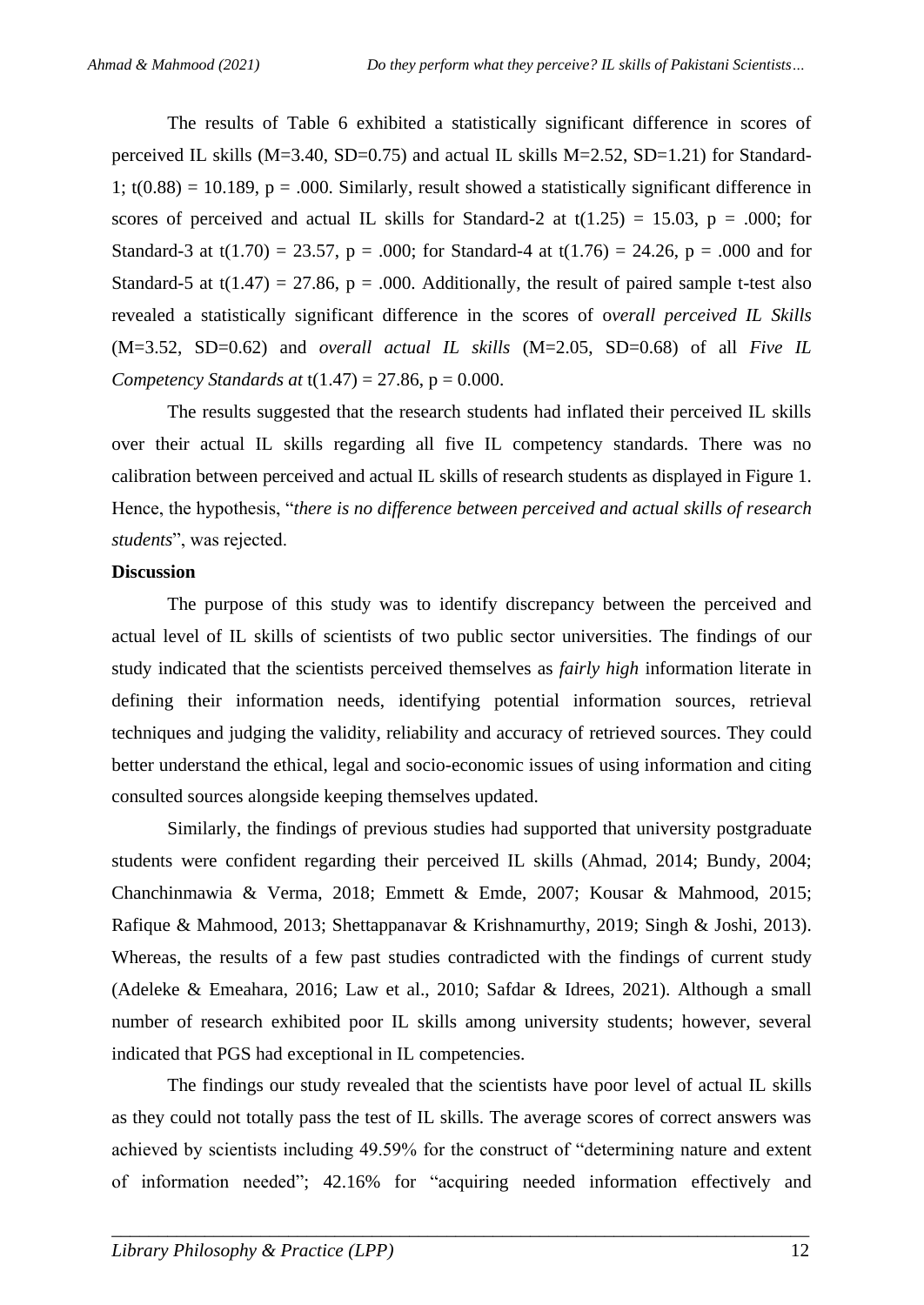efficiently"; 38.64% for "critically evaluating information and its sources" 36.98% on "economic, ethical, legal, and social use of information and its technologies" and; 39.19% for understanding "IL is an ongoing process for lifelong learning". The study concludes that almost 59% research students demonstrating incorrect answers in test have very poor (zero) IL skills.

The findings of our study were also corroborated by prior research as a couple of studies by [Krubu et al. \(2017\)](#page-18-10) and [Maurer and Schloegl \(2017\)](#page-19-9) indicated that the students possessed very low level of actual IL skills; whereas, they and their teachers perceived them as excellent in IL skills. Another study by [Santharooban \(2016\)](#page-20-11) reported a below average level of actual IL competency among students.

Our study concluded that the respondents had overestimated their perceived IL skills as the findings exhibited a statistically significant difference between the scores of perceived and actual IL skills of scientists. Our study indicated no calibration between their perceived and actual IL skills of scientists. The results showed that scientists had higher level of perceived IL skills than their actual (test) IL skills as they could not perform well in their test. Hence, the study confirmed that the scientists had overestimated their perceived IL skills over their actual level of IL skills.

The findings of our study suggested the Dunning-Kruger effect [\(Kruger & Dunning,](#page-18-8)  [1999\)](#page-18-8), where students would mis-calibrate their self-perceptions and actual metacognitive skills. The findings of our study were also similar to the results of the studies conducted by [\(Cameron et al., 2007;](#page-17-6) [Ferguson et al., 2006;](#page-17-7) [Freeman, 2004;](#page-17-11) [Ivanitskaya et al., 2004;](#page-17-10) [Maughan, 2001;](#page-19-10) [Ren, 2000;](#page-20-9) [Swain et al., 2014\)](#page-20-8), where students had also rated their perceived IL skills higher than their actual IL skills. Moreover, a meta-analysis also reported no calibration between individuals' perceived and actual IL skills on account of overestimation in their self-assessments [\(Mahmood, 2016\)](#page-18-9).

#### **Limitations of the Study**

There is a possibility in almost every research that it has some limitations in terms of research design, methodology, sampling technique, sample size, collection and analysis of data, response rate, etc. The study in hand, also have some limitations that should be taken into consideration while understanding its findings:

Students were not selected randomly but conveniently which might not be representable for whole population. A random sample would increase the likelihood of more generalizability for the study. The results of this study might be different while exploring the same phenomena by utilizing other research methodologies. As the sample was taken from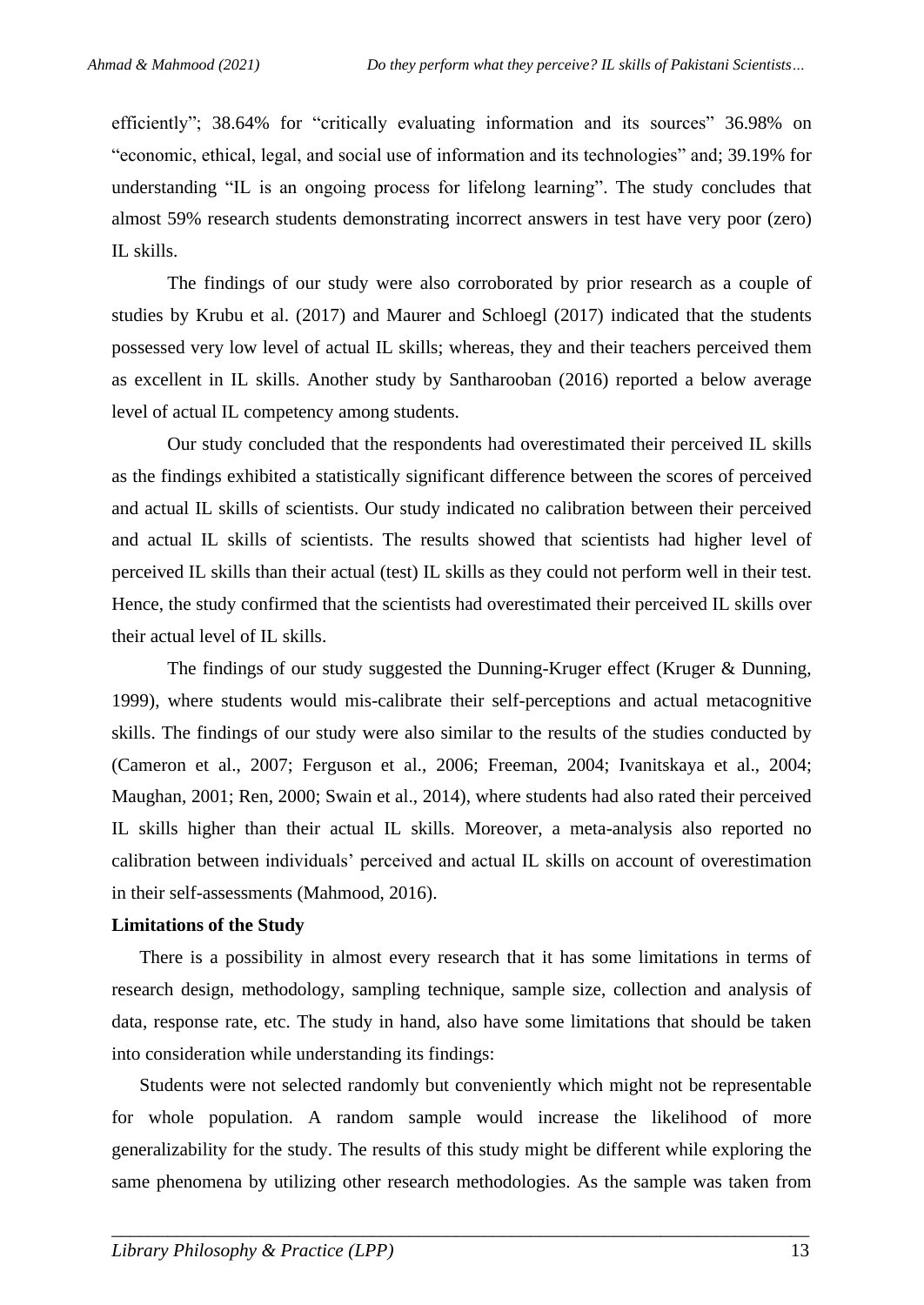two public sector universities only, thus the small sample could compromise the generalizability of the results. The study of this phenomenon among research students on a large scale across all the universities and institutions in Pakistan might produce in-depth results.

#### **Recommendation**

The recommendations of our study indicate a need of inculcating an in-depth awareness about the importance of IL skills. For this purpose, library professionals should play a proactive role to highlight this phenomenon among various stakeholders such as students, faculty and management of educational institutes. Higher Education Commission (HEC) and Pakistan Council for Science and Technology (PCST), Pakistan Engineering Council (PEC), and Pakistan Science Foundation (PSF) as well as pertinent departments of universities can play a vital role in developing a specific policy or framework of IL which may be implemented in all higher educational institutions across the country.

#### **Conclusion**

The study concludes that the research students inflate their perceived IL skills over actual IL skills. Thus, this overestimation does not show calibration between their perceived and actual IL skills of scientists. The study supports the effect of Dunning and Kruger (1999) that individuals exaggerate their self-perceptions over actual capacity.

#### **Implications of the Study**

The present study has contributed some significant implications in terms of theory and practice. As regard as theoretical implications, the study has articulated the indicators of ACRL standards into local context to test the actual IL skills of science research students. Although numerous investigations have evaluated the perceived IL skill of students; however, there is a dearth of empirical evidences that test or assess the actual IL skills of research students in local context so far. The study has conceptualized intercorrelations between perceived and test IL skills. Additionally, a scale has been developed to test the actual IL skills of research students in the local context as well as to evaluate perceived IL skills which are statistically proved valid and reliable. Thus, the scale can be further adopted and tested in different contexts for contextualization purposes.

The study provides evidence that students are not that much information literate as they perceived themselves. The findings supported the Dunning-Kruger effect (Kruger & Dunning, 1999) as there was a weak (statistically insignificant) or no correlation between perceived and actual skills. Hence, future research can be conducted to develop best practices that can increase the abilities of IL among research students.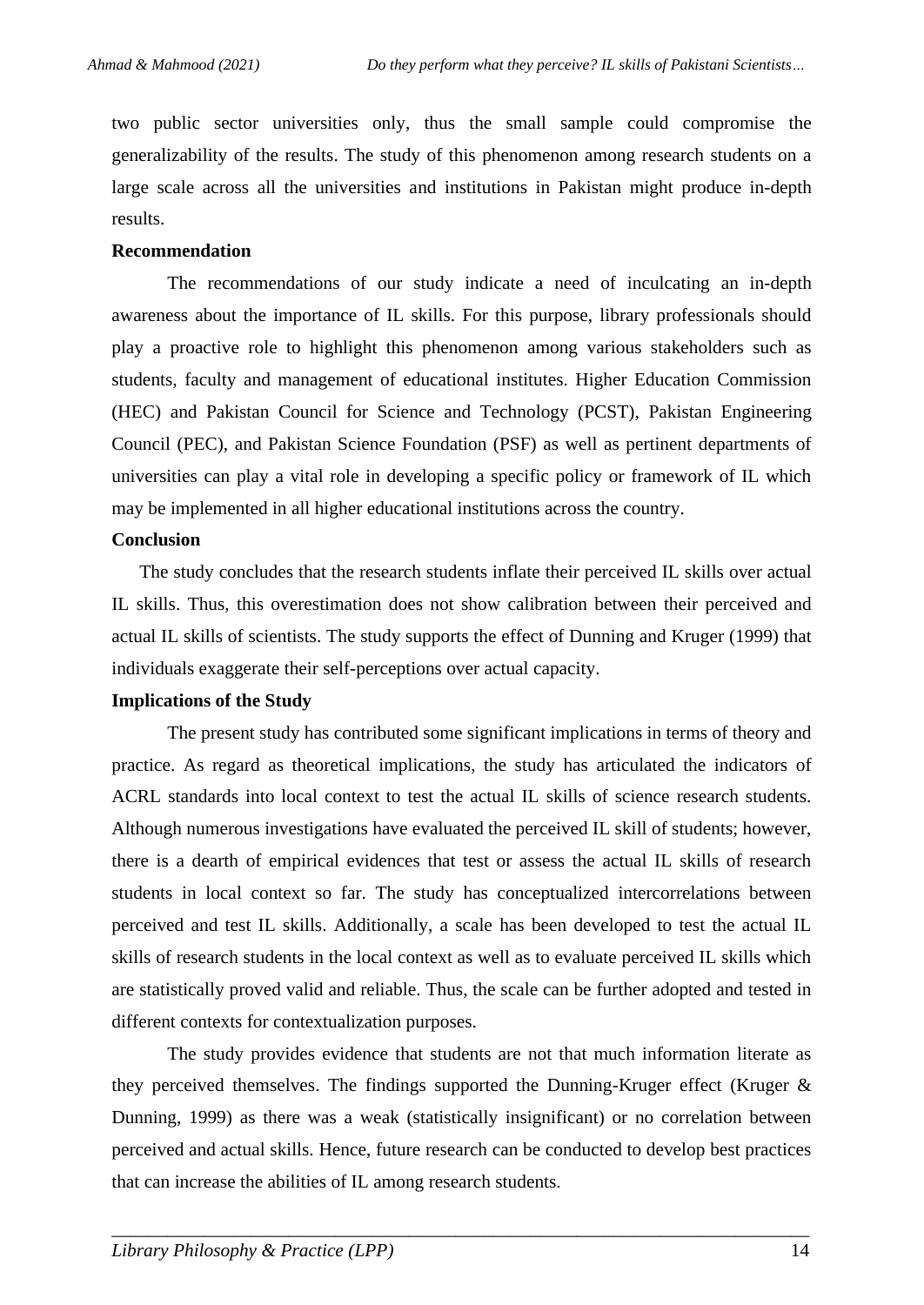So far as the practical implications of this study are concerned, information skills are critically essential for students particularly postgraduate or research students. Hence, the academic faculty in general and the library professionals in particular should consider IL as important to be imparted the students. They should embed IL instructions and IL content in education, teachings and extend IL to the research students. The institutes of higher education make strategicall programs to improve the level of IL among students. The study may be helpful in articulating contextualizing ACRL standards in local context; eventually the students may perform better academically and socially.

#### **Reference**

- <span id="page-15-7"></span>ACRL. (2006). *Information literacy standards for science and engineering/technology*. <http://www.ala.org/acrl/standards/infolitscitech>
- <span id="page-15-8"></span>ACRL. (2021). Information literacy standards for science and engineering/technology, Approved at ALA Annual Conference, June 2006. *College & Research Libraries News*, *67*(10), 634-641.<https://doi.org/10.5860/crln.67.10.7706>
- <span id="page-15-6"></span>Adam, A. M. (2020). Sample size determination in survey research. *Journal of Scientific Research and Reports*, *26*(5), 90-97.<https://doi.org/10.9734/jsrr/2020/v26i530263>
- <span id="page-15-5"></span>Adeleke, D. S., & Emeahara, E. N. E. (2016). Relationship between information literacy and use of electronic information resources by postgraduate students of the University of Ibadan. *Library Philosophy & Practice*.

<http://digitalcommons.unl.edu/libphilprac/1381>

- <span id="page-15-1"></span>Ahmad, Z. (2014). *Assessing the information literacy skills of researchers* [Unpublished MPhil. thesis, University of the Punjab].
- <span id="page-15-4"></span>ALA/ACRL/STS Task Force on Information Literacy for Science and Technology. (2021). Information literacy standards for science and engineering/technology, Approved at ALA Annual Conference, June 2006. *College & Research Libraries News*, *67*(10), 634-641.<https://doi.org/10.5860/crln.67.10.7706>
- <span id="page-15-3"></span>Ali, M. Y., & Richardson, J. (2018). Workplace information literacy skills. *Information and Learning Science*, *119*(7/8), 469-482.<https://doi.org/10.1108/ILS-10-2017-0107>
- <span id="page-15-0"></span>Ameen, K., & Gorman, G. E. (2009). Information and digital literacy: a stumbling block to development? A Pakistan perspective. *Library Management*, *30*(1/2), 99-112. <https://doi.org/10.1108/01435120910927565>
- <span id="page-15-2"></span>Ameen, K., & Ullah, M. (2016). Information literacy instruction: An overview of research and professional development in Pakistan. 4th European Conference, ECIL 2016, Prague, Czech Republic.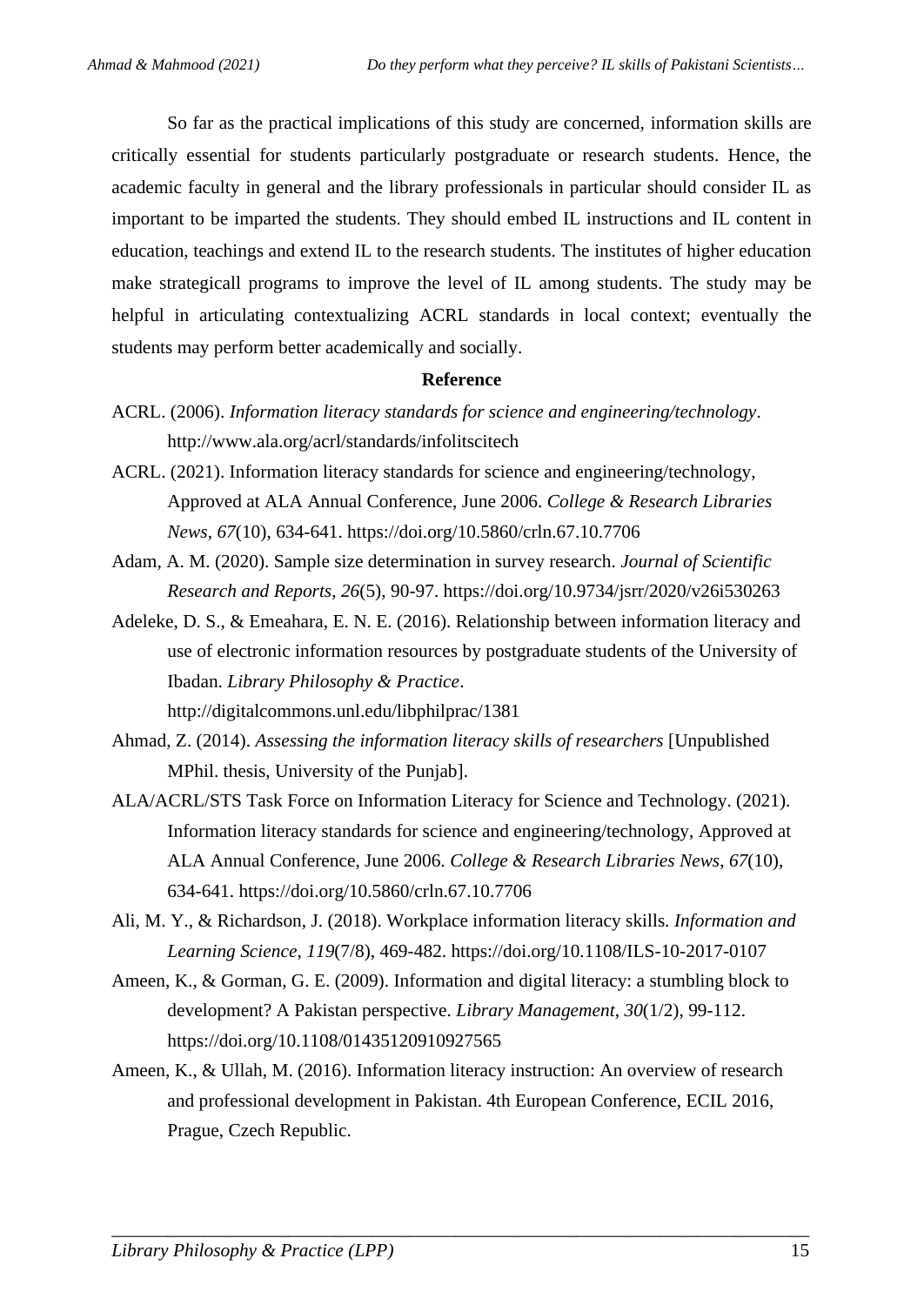- <span id="page-16-4"></span>Anwar, M. A., & Naveed, M. A. (2019). Developments in information literacy in pakistan: Background and research [Article]. *Pakistan Library & Information Science Journal*, *50*(2), 7-20.
- <span id="page-16-3"></span>Aslam, F., Shakir, M., & Qayyum, M. A. (2005). Why medical students are crucial to the future of research in South Asia. *PLoS Med*, *2*(11), 1110-1111.
- <span id="page-16-9"></span>Aydelott, K. (2007). Using the ACRL Information Literacy Competency Standards for Science and Engineering/Technology to Develop a Modular Critical-Thinking-Based Information Literacy Tutorial. *Science & Technology Libraries*, *27*(4), 19-42. [https://doi.org/10.1300/J122v27n04\\_03](https://doi.org/10.1300/J122v27n04_03)
- <span id="page-16-0"></span>Baro, E. E., & Keboh, T. (2012). Teaching and fostering information literacy programmes: a survey of five university libraries in Africa. *The Journal of Academic Librarianship*, *38*(5), 311-315.
- <span id="page-16-1"></span>Baro Emmanuel, E. (2011). A survey of information literacy education in library schools in Africa. *Library Review*, *60*(3), 202-217.<https://doi.org/10.1108/00242531111117263>
- <span id="page-16-7"></span>Basit, I., Batool, S. H., Hussain, H. N., Sulehri, I. G., & Khan, M. F. (2021). Are medical students information literate? Investigation of skills through a cross sectional survey. *Library Philosophy and Practice (e-journal)*. <https://digitalcommons.unl.edu/libphilprac/5426>
- <span id="page-16-5"></span>Batool, S. H., Rehman, A. u., & Sulehri, I. (2021). The current situation of information literacy education and curriculum design in Pakistan: A discovery using Delphi method. *Library Hi Tech*, *ahead-of-print*.<https://doi.org/10.1108/LHT-02-2021-0056>
- <span id="page-16-6"></span>Batool, S. H., & Webber, S. (2014). Early Findings from a Study of Information Literacy Practices in Primary Schools of Pakistan. Information Literacy. Lifelong Learning and Digital Citizenship in the 21st Century, Cham.
- <span id="page-16-8"></span>Batool, S. H., & Webber, S. (2016). Information literacy (IL) integration provision in the curriculum and primary school teachers' teaching practice: A case of Pakistan. The Fourth European Conference on Information Literacy (ECIL),
- <span id="page-16-2"></span>Breivik. (2005). 21st century learning and information literacy. *Change: The Magazine of Higher Learning*, *37*(2), 21-27.
- <span id="page-16-10"></span>Bundy, A. (1999). Information literacy: the 21st century educational smartcard. *Australian academic & research libraries*, *30*(4), 233-250.
- <span id="page-16-11"></span>Bundy, A. (2004). How some Australian and New Zealand universities were using the first edition of the Information literacy standards in 2003. In A. Bundy (Ed.), *Australian and New Zealand information literacy framework: Principles, standards and practice*. Australian and New Zealand Institute for Information Literacy.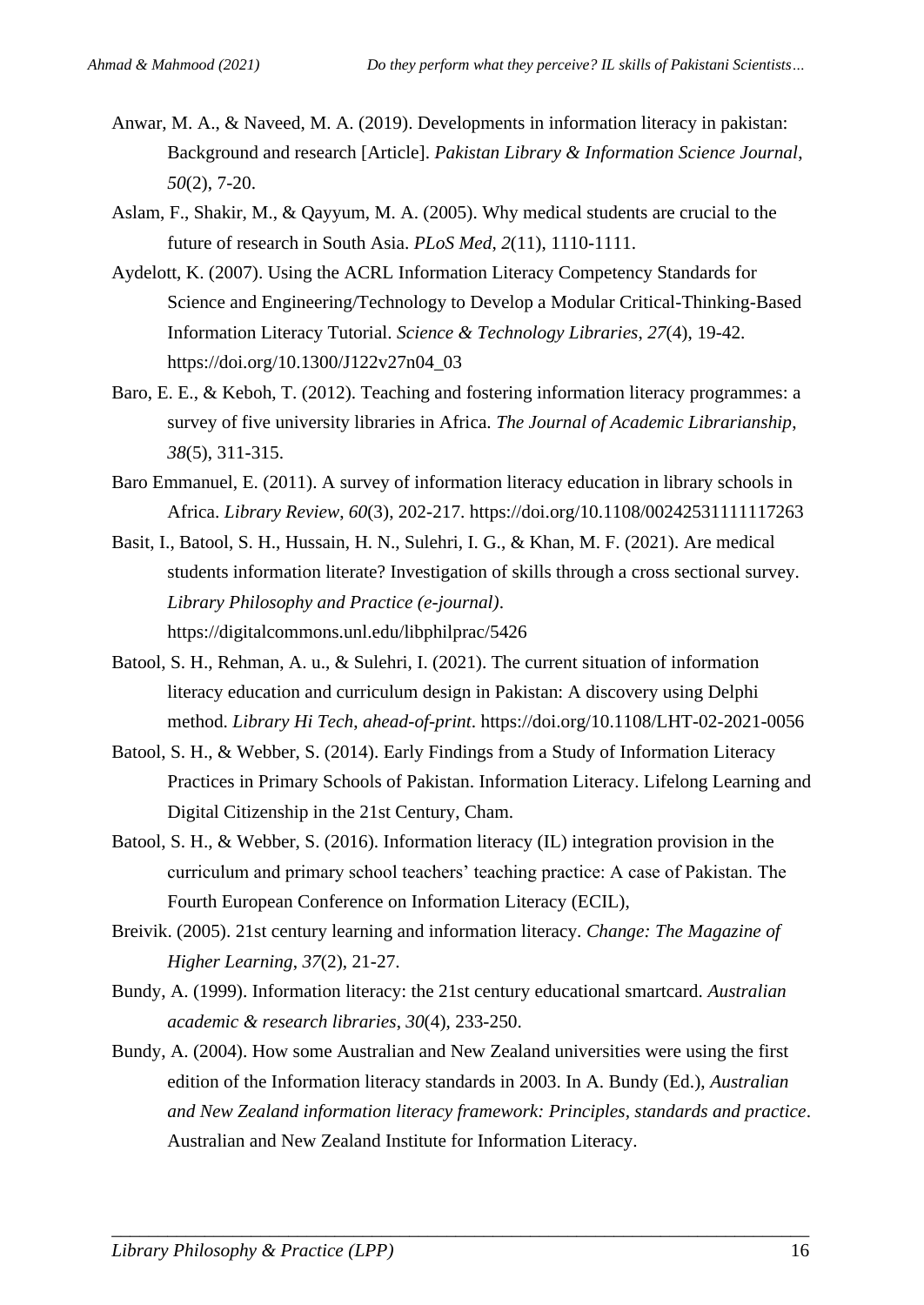- <span id="page-17-6"></span>Cameron, L., Wise, S. L., & Lottridge, S. M. (2007). The development and validation of the information literacy test. *College & Research Libraries*, *68*(3), 229-237.
- <span id="page-17-5"></span>Chanchinmawia, F., & Verma, M. K. (2018). Assessment of information literacy skills among research scholars of Mizoram University: A study. *Assessment*, *8*(1), 389-399.
- <span id="page-17-2"></span>Dadzie, P. S. (2007). Information Literacy: Assessing the readiness of Ghanaian universities. *Information development*, *23*(4), 266-277.<https://doi.org/10.1177/0266666907084762>
- <span id="page-17-1"></span>Emmett, A., & Emde, J. (2007). Assessing information literacy skills using the ACRL standards as a guide. *Reference Services Review*, *35*(2), 210-229. <https://doi.org/10.1108/00907320710749146>
- <span id="page-17-7"></span>Ferguson, J. E., Neely, T. Y., & Sullivan, K. (2006). A baseline information literacy assessment of biology students. *Reference & User Services Quarterly*, *46*(2), 61-71. <http://www.jstor.org/stable/20864649>
- <span id="page-17-11"></span>Freeman, C. A. (2004). The relationship of undergraduate students' self-assessment of library skills to their opinion of library instruction: a self-reporting survey. *The Southeastern Librarian*, *52*(3), Article.8, 42-49.
- <span id="page-17-9"></span>Geffert, B., & Christensen, B. (1998). Things they carry: Attitudes toward, opinions about, and knowledge of libraries and research among incoming college students. *Reference & User Services Quarterly*, *37*(3), 279-289.
- <span id="page-17-8"></span>Helmke, J., & Matthies, B. S. (2004). Assessing freshman library skills and attitudes before program development: One library's experience. *College & Undergraduate Libraries*, *11*(2), 29-49.
- <span id="page-17-0"></span>Hepworth, M., & Duvigneau, S. (2012). *Building research capacity: Enabling critical thinking through information literacy in higher education in Africa*. Institute of Development Studies.
- <span id="page-17-3"></span>Hosein, S. (2006). Teaching Information Literacy at the University of the West Indies in Trinidad. *Information development*, *22*(2), 110-115. <https://doi.org/10.1177/0266666906065573>
- <span id="page-17-10"></span>Ivanitskaya, L., Laus, R., & Casey, A. M. (2004). Research Readiness Self-Assessment. *Journal of Library Administration*, *41*(1-2), 167-183. [https://doi.org/10.1300/J111v41n01\\_13](https://doi.org/10.1300/J111v41n01_13)
- <span id="page-17-4"></span>Jabeen, M., Yun, L., Rafiq, M., Jabeen, M., & Tahir, M. A. (2016). Information literacy in academic and research libraries of Beijing, China: Practices, methods and problems. *Information development*, *32*(3), 579-591.<https://doi.org/10.1177/0266666914562845>

<span id="page-17-12"></span>Kaiser, H. F. (1981). A revised measure of sampling adequacy for factor-analytic data matrices. *Educational and Psychological Measurement*, *41*(2), 379-381.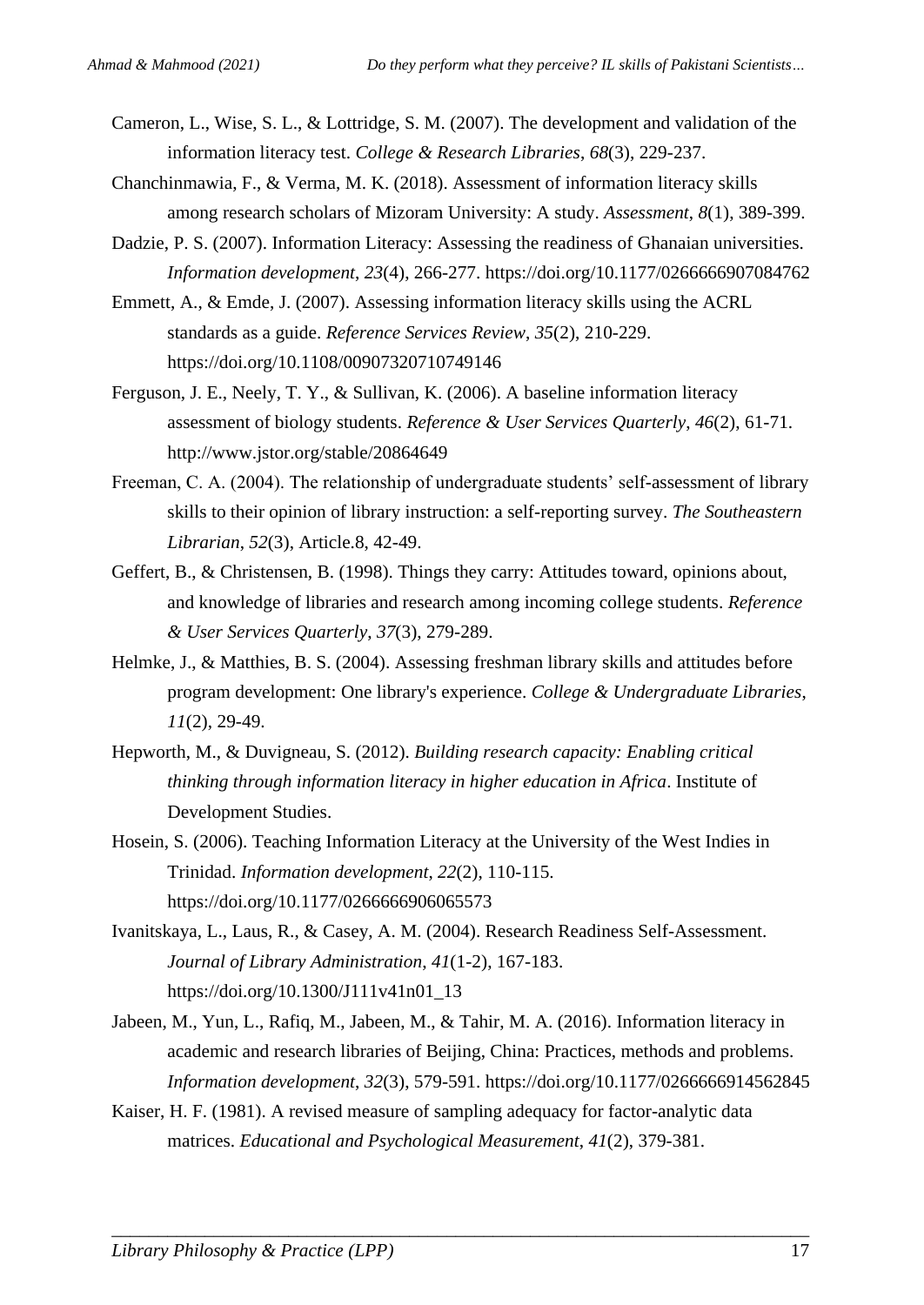- <span id="page-18-5"></span>Khan, A., Idrees, H., Asghar, A., & Aziz, U. (2016). Information literacy for visually impaired teachers in Pakistan. *Journal of Librarianship and Information Science*, *50*(1), 14-22.<https://doi.org/10.1177/0961000616662700>
- <span id="page-18-4"></span>Kousar, M., & Mahmood, K. (2013). Information literacy skills assessment of undergraduate engineering students. In: Worldwide Commonalities and Challenges in Information Literacy Research and Practice. ECIL 2013. Communications in Computer and Information Science, vol 397. Cham, Springer.
- <span id="page-18-3"></span>Kousar, M., & Mahmood, K. (2015). Perceptions of faculty about information literacy skills of postgraduate engineering students. *International Information & Library Review*, *47*(1-2), 52-57.<https://doi.org/10.1080/10572317.2015.1055694>
- <span id="page-18-10"></span>Krubu, D. E., Idhalama, O. O. U., & Omigie, C. (2017). Lecturers' perception of students' information literacy skills versus students' actual information literacy levels. *Information Impact: Journal of Information and Knowledge Management*, *8*(2), 99- 117.
- <span id="page-18-8"></span>Kruger, J., & Dunning, D. (1999). Unskilled and unaware of it: How difficulties in recognizing one's own incompetence lead to inflated self-assessments. *Journal of Personality and Social Psychology*, *77*(6), 1121-1134.
- <span id="page-18-0"></span>Lau, J. (2006). Guidelines on information literacy for lifelong learning. *IFLA, Veracruz*.
- <span id="page-18-6"></span>Law, N., Lee, Y., & Yuen, A. (2010). Online Performance Assessment of students' information literacy skills in Science, Mathematics and Mother Tongue. Annual Meeting of the American Educational Research Association, AERA 2010,
- <span id="page-18-7"></span>Leibiger, C. A., & Schweinle, W. E. (2008). The South Dakota information literacy exam: A tool for small and medium-sized universities to document and assess information literacy of undergraduate and graduate students. In O. Kohl-Frey & B. Schmid-Ruhe (Eds.), *Advanced Users : Information Literacy and Customized Services*. The University of South Dakota / Boise State University.
- <span id="page-18-1"></span>Mahmood, K. (2013). Relationship of students' perceived information literacy skills with personal and academic variables *Libri*, *63*(3), 232-239. [https://doi.org/10.1515/libri-](https://doi.org/10.1515/libri-2013-0018)[2013-0018](https://doi.org/10.1515/libri-2013-0018)
- <span id="page-18-9"></span>Mahmood, K. (2016). Do people overestimate their information literacy skills? A systematic review of empirical evidence on the Dunning-Kruger effect. *Communications in Information Literacy*, *10*(2), 199-213.

<span id="page-18-2"></span>Mahmood, K. (2017). Reliability and validity of self-efficacy scales assessing students' information literacy skills. *The Electronic Library*, *35*(5), 1035-1051. <https://doi.org/10.1108/EL-03-2016-0056>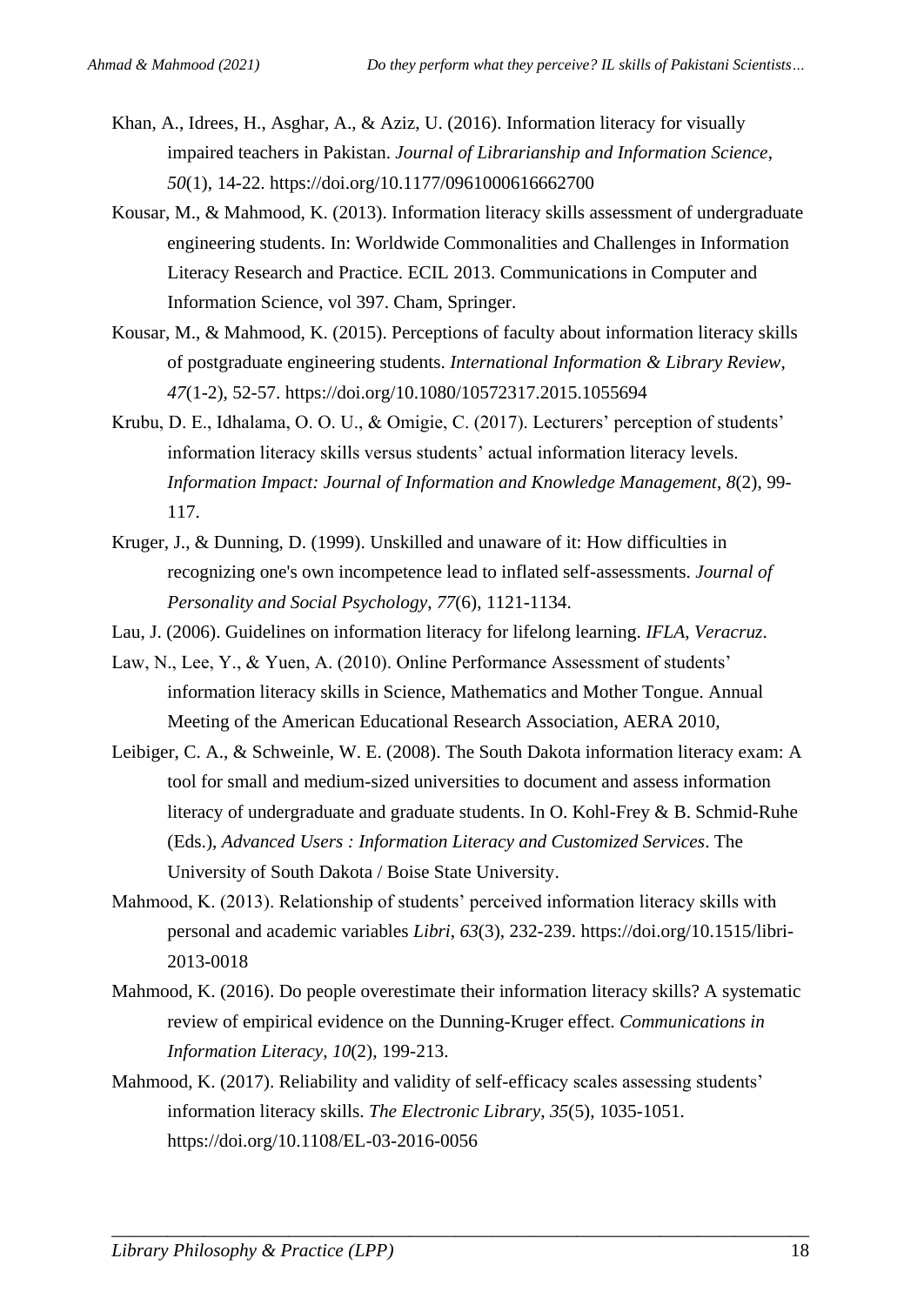- <span id="page-19-10"></span>Maughan, P. D. (2001). Assessing information literacy among undergraduates: A discussion of the literature and the University of California-Berkeley assessment experience. *College & Research Libraries*, *62*(1), 71-85.
- <span id="page-19-9"></span>Maurer, A., & Schloegl, C. (2017). Comparing information literacy of student beginners among different branches of study. *Libellarium: Journal for the research of writing, books, and cultural heritage institutions*, *9*(2), 309 – 319.
- <span id="page-19-11"></span>Mittermeyer, D. (2004). Information literacy: study of incoming first-year undergraduates in Quebec. In: Conference of Rectors and Principals of Quebec Universities. Retrieved from [http://collections.banq.qc.ca/ark:/52327/1867857,](http://collections.banq.qc.ca/ark:/52327/1867857)
- <span id="page-19-5"></span>Naveed, M. A. (2021). Information literacy self-efficacy of scientists. *Information Research*, *26*(1), 1-22.
- <span id="page-19-2"></span>Naveed, M. A., & Mahmood, M. (2019). Information literacy self-efficacy of business students in Pakistan. *Libri*, *69*(4), 303-314. [https://doi.org/https://doi.org/10.1515/libri-2018-0123](https://doi.org/https:/doi.org/10.1515/libri-2018-0123)
- <span id="page-19-4"></span>Naveed, M. A., & Rafique, F. (2018). Information literacy in the workplace: A case of scientists from Pakistan. *Libri*, *68*(3), 247-257. [https://doi.org/https://doi.org/10.1515/libri-2018-0019](https://doi.org/https:/doi.org/10.1515/libri-2018-0019)
- <span id="page-19-7"></span>Neely, T. Y. (2006). *Information literacy assessment: Standards-based tools and assignments*. American Library Association.
- <span id="page-19-8"></span>O'Connor, L. G., Radcliff, C. J., & Gedeon, J. A. (2002). Applying systems design and item response theory to the problem of measuring information literacy skills. *College & Research Libraries*, *63*(6), 528-543.
- <span id="page-19-1"></span>Okiki, O., & Mabawonku, I. (2013). Information literacy skills of academic staff in Nigerian federal universities. *International Journal of Library Science™,*, *8*(2), 62-77.
- <span id="page-19-6"></span>Parker, J. (2003). Putting the pieces together: information literacy at The Open University. *Library Management*, *24*(4/5), 223-228.<https://doi.org/10.1108/01435120310475310>
- <span id="page-19-12"></span>Pinto, M. (2010). Design of the IL-HUMASS survey on information literacy in higher education: A self-assessment approach. *Journal of Information Science*, *36*(1), 86- 103.<https://doi.org/10.1177/0165551509351198>
- <span id="page-19-0"></span>Pinto, M., Cordón, J. A., & Gómez Díaz, R. (2010). Thirty years of information literacy (1977—2007): A terminological, conceptual and statistical analysis. *Journal of Librarianship and Information Science*, *42*(1), 3-19. <https://doi.org/10.1177/0961000609345091>
- <span id="page-19-3"></span>Rafique, A., & Mahmood, K. (2013). *Information literacy skills of engineering students: A survey* PLA international conference on Champions of Libraries, Law College University of the Punjab.